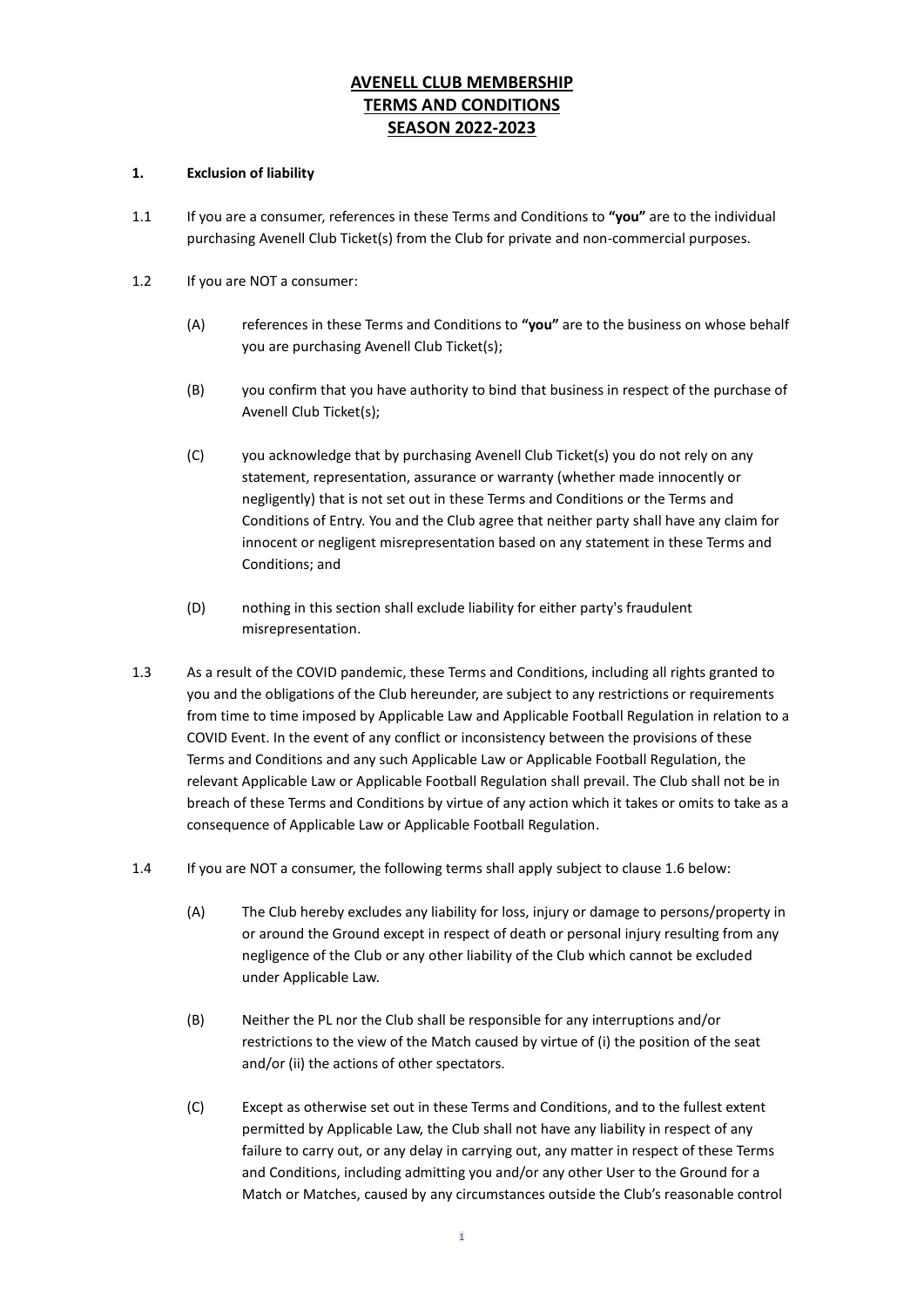including, without limitation (i) as a consequence of any restrictions required by Applicable Law and/or Applicable Football Regulation due to a COVID Event; and/or (ii) the exercise of any discretion by the Club in respect of the availability, prioritisation and/or allocation of tickets in respect of any Reduced Capacity Match(es).

- (D) Subject to clause 1.6 below, the Club's total liability in respect of your use of the Avenell Club Ticket(s) or any breach of these Terms and Conditions, whether in contract, tort (including negligence), breach of statutory duty or otherwise, shall not in any event exceed the amount paid by you to the Club for the Avenell Club Ticket(s). The Club will have no further, or other, liability whatsoever, including (but not limited to) for any indirect or consequential loss or damage.
- 1.5 If you are a consumer, the following terms shall apply subject to clause 1.6 below:
	- (A) The Club only provides you with use of the Avenell Club Ticket(s) for your domestic and private use and you agree not to use the Avenell Club Ticket(s) for any commercial or business purposes, and the Club has no liability to you for any loss of profit, loss of business, business interruption, or loss of business opportunity.
	- (B) If the Club fails to comply with these Terms and Conditions, the Club is responsible for loss or damage you suffer that is a foreseeable result of our breach of these Terms and Conditions or the Club's negligence, but the Club is not responsible for any loss or damage that is not foreseeable. Loss or damage is foreseeable if it is an obvious consequence of the Club's breach or if it was contemplated by you and the Club at the time that you purchased the Avenell Club Ticket(s).
	- (C) Neither the PL nor the Club shall be responsible for any interruptions and/or restrictions to the view of the Match caused by virtue of (i) the position of the seat and/or (ii) the actions of other spectators.
	- (D) Except as otherwise set out in these Terms and Conditions, and to the fullest extent permitted by Applicable Law, the Club shall not have any liability in respect of any failure to carry out, or any delay in carrying out, any matter in respect of these Terms and Conditions, including admitting you and/or any other User to the Ground for the Match, caused by any circumstances outside the Club's reasonable control including, without limitation (i) as a consequence of any restrictions required by Applicable Law and/or Applicable Football Regulation due to a COVID Event; and/or (ii) the exercise of any discretion by the Club in respect of the availability, prioritisation and/or allocation of tickets in respect of any Reduced Capacity Match(es).
- 1.6 Notwithstanding any provision in these Terms and Conditions, the Club does not seek to exclude or limit its liability: (a) for fraud or fraudulent misrepresentation; (b) for death or personal injury, caused by the Club's negligence or the negligence of any of its officers, employees or agents; or (c) under section 2(3) of the Consumer Protection Act 1987; or (d) for any other matter for which it is not possible to exclude or limit liability by law.

# **2. Issue of Avenell Club Ticket**

2.1 The issue of an Avenell Club Ticket and subsequent access to the Ground is subject to the Terms and Conditions of Entry (as may be amended from time to time and which can be found on or accessed via the Website or can be provided upon written request to the Club). Without limitation, the Terms and Conditions of Entry incorporate the Premier League's Commitment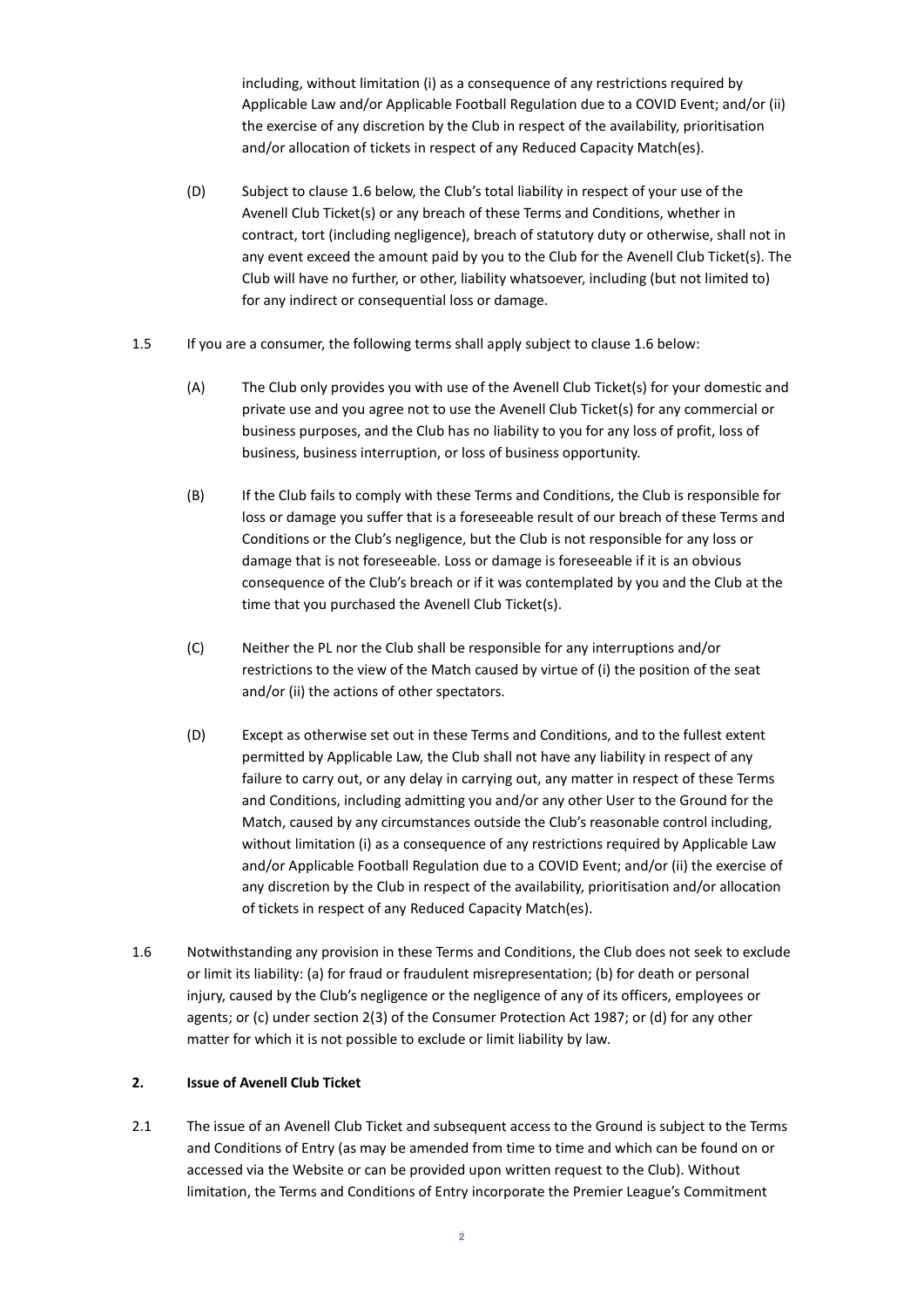Regarding Abusive and Discriminatory Conduct (the **"Commitment"**), which can be accessed via the Website at https://www.arsenal.com/ticket-membership-terms or via the Premier League's website at https://www.premierleague.com/publications or can be provided upon written request to the Club.

- 2.2 The Club, as selling agent for and on behalf of ASMCL, licenses you to use the Avenell Club Ticket issued to you pursuant to these Terms and Conditions. As a result, ASMCL will have all of the rights and obligations of the Club under these Terms and Conditions and your rights and obligations under these Terms and Conditions shall lie against ASMCL only.
- 2.3 In the event of the Avenell Club Ticket(s) issued to you becoming lost or stolen, you must inform the Club immediately. In addition, if any Avenell Club Ticket is stolen, you must also inform the police immediately. Please note that it is your responsibility to contact the Club and/or visit the Club's match day ticket office on a match day in the event that you do not have access to your Avenell Club Ticket(s) for that match.

# **3. Term**

These Terms and Conditions are valid for the 2022-2023 Season only and accordingly, unless terminated earlier in accordance with these Terms and Conditions, will terminate at the end of the 2022-2023 Season (the **"Term"**).

#### **4. Benefits**

Subject to your payment of the Licence Fee (including, for the avoidance of doubt, any additional fee payable if the Men's First Team qualify to participate in a UEFA Competition in the Season) and subject to your compliance with the Terms and Conditions of Entry (including, without limitation, the Commitment), you will be entitled to the following benefits for the duration of the Term:

- (A) you will automatically become an Avenell Club Member for the Term subject to these Terms and Conditions;
- (B) you will be entitled to use the Avenell Club and the Seat(s) associated with your Avenell Club Ticket(s) for each Match during the Term save that:
	- (i) if the Club is required by Applicable Law and/or Applicable Football Regulation, or decides as a result of a COVID Event, to hold any Behind Closed Doors Matches during the Term, you will not be entitled to attend any such Behind Closed Doors Matches however you will be entitled to a partial refund of the Licence Fee in accordance with clause 7.3 below;
	- (ii) if the Club is required by Applicable Law and/or Applicable Football Regulation, or decides as a result of a COVID Event, to hold any Reduced Capacity Matches during the Term, there is no guarantee that any Avenell Club Ticket(s) will be available and/or issued to you in respect of such Matches. The Club reserves the right to determine (in its absolute discretion) the availability, prioritisation and allocation of tickets in respect of any Reduced Capacity Match(es). The Club may elect to allocate Avenell Club Ticket(s) for such Reduced Capacity Matches by Ballot. Full details regarding any such Ballots, including how to enter, will be published on the Website and/or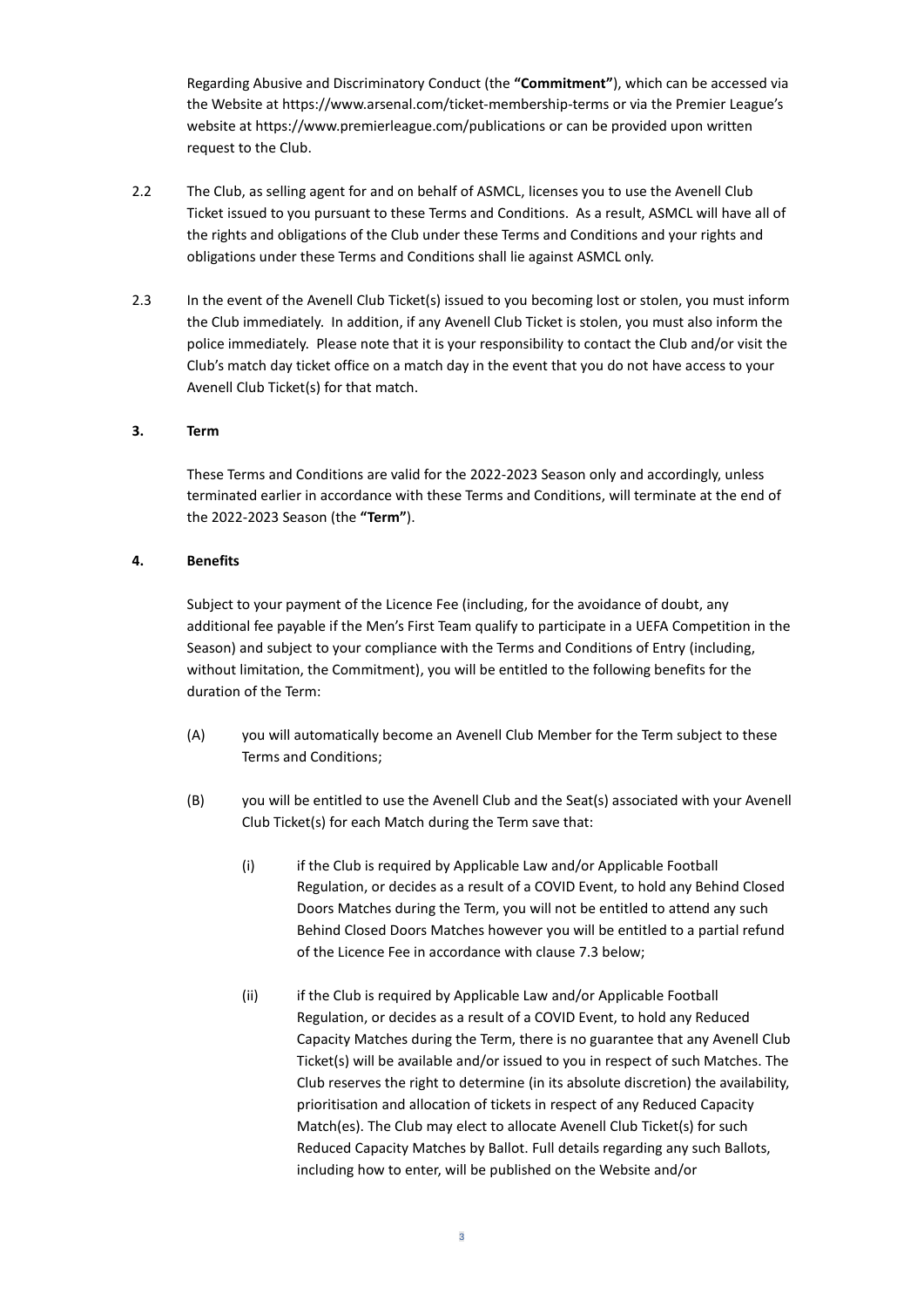communicated to you via email. By agreeing to these Terms and Conditions, you acknowledge that:

- (a) the Club may hold a Ballot in respect of more than one Reduced Capacity Match at a time;
- (b) for any such Ballot you enter you will receive one entry per seat associated with your Avenell Club membership;
- (c) the number of Avenell Club Tickets available (if any) in respect of any such Ballot will be determined in the Club's absolute discretion and the Club reserves the right to cancel a Ballot if it considers there are insufficient Avenell Club Tickets available to justify holding such a Ballot. If the Club decides not to include any Avenell Club Tickets in the Ballot for any Reduced Capacity Match, details on how you may apply to purchase a ticket (or tickets) elsewhere in the Ground for such matches will be notified to you or published on the Website;
- (d) the result of a Ballot shall be entirely at the discretion of the Club whose decision in all matters relating to a Ballot shall be final;
- (e) if you are successful in relation to a Ballot you will be notified by email within five (5) days of the closing date of the relevant Ballot;
- (f) if you are allocated a ticket for a Reduced Capacity Match (whether because you are successful in a Ballot or otherwise), any Avenell Club Ticket(s) issued to you for that Match are not refundable if you and/or your Guest(s) are unable to use such Avenell Club Ticket(s) or unable to comply with the requirements set out in clause 5.1(B) below. Please note that the right of cancellation under the Consumer Contracts (Information, Cancellation and Additional Charges) Regulations 2013 does not apply to these Terms and Conditions or any purchase of an Avenell Club Ticket under these Terms and Conditions;
- (g) payment to the Club of the Licence Fee gives no guarantee that any Avenell Club Tickets will be available and/or issued to you for any Reduced Capacity Matches. Being allocated an Avenell Club Ticket for a Reduced Capacity Match (whether because you are successful in a Ballot or otherwise) gives no guarantee that you will be allocated an Avenell Club Ticket for another Reduced Capacity Match. Not being allocated an Avenell Club Ticket for a Reduced Capacity Match (whether because you are not successful in a Ballot or otherwise) gives no guarantee that you will be allocated an Avenell Club Ticket another Reduced Capacity Match. All rights to Avenell Club Tickets for Reduced Capacity Matches are expressly subject to availability and the Club's discretion as to the prioritisation and/or allocation of tickets as a consequence of any capacity restrictions required by Applicable Law and/or Applicable Football Regulation;
- (h) in the event that you are not allocated any Avenell Club Tickets in respect of a Reduced Capacity Match (whether because you are not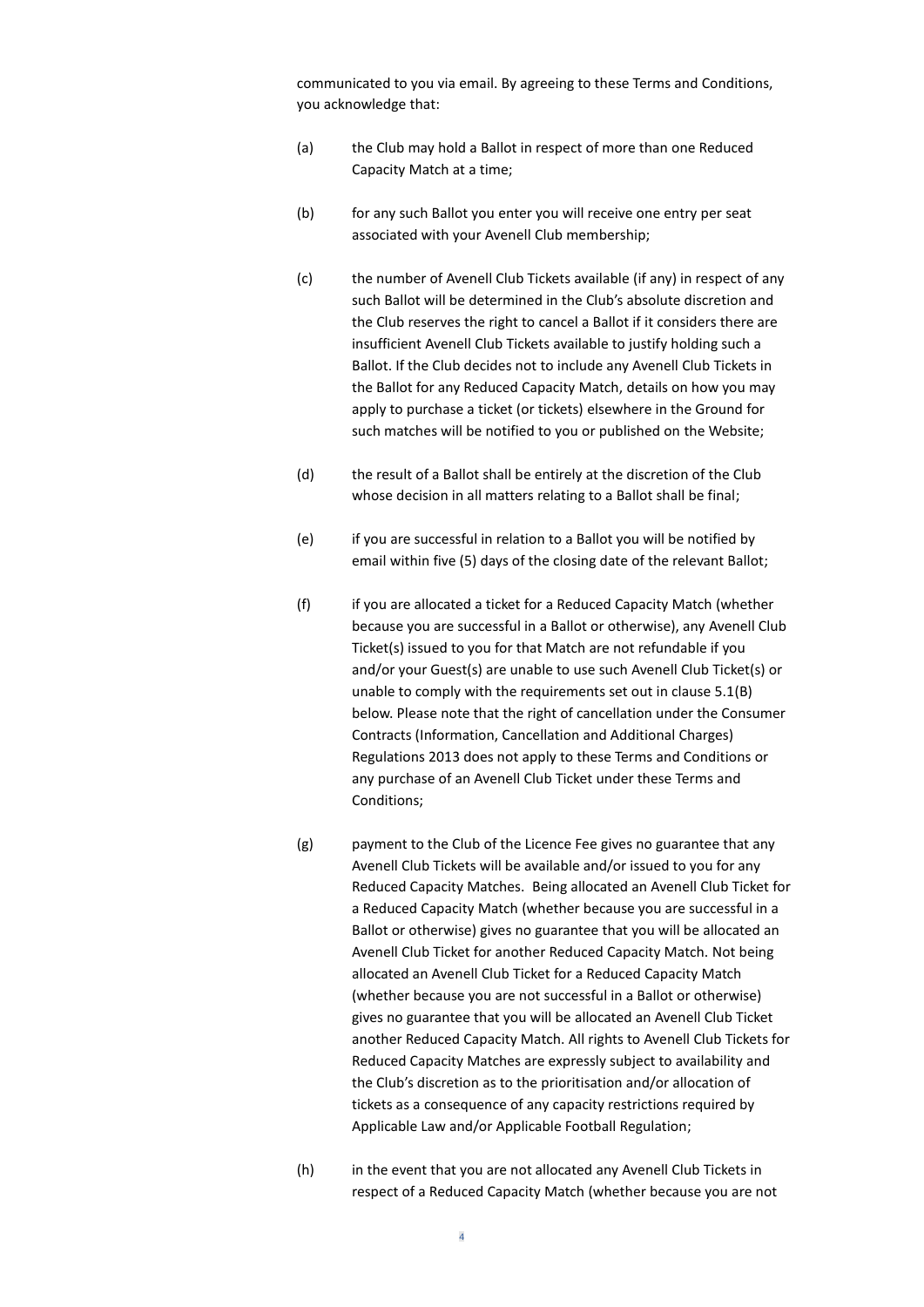successful in a Ballot or otherwise), you will not be entitled to attend the relevant Reduced Capacity Match however you will be entitled to a partial refund of the Licence Fee in accordance with clause 7.3 below; and

(B) for each Match you are entitled to attend, you will be entitled to the benefits set out in Schedule 1.

# **5. Admission to the Ground**

- 5.1 By holding an Avenell Club Ticket and/or using an Avenell Club Ticket to gain access to the Ground:
	- (A) you certify that you have read, understood, and accepted, and agree to be bound by and comply with, the Terms & Conditions of Entry (including, without limitation, the Commitment, and any requirements and/or supporter code(s) of conduct issued by the Club from time to time in relation to a COVID Event); and
	- (B) you declare that:
		- (i) if required by Applicable Law or Applicable Football Regulation, you and/or any Guest(s) will not attend any Match if you and/or any Guest(s) are displaying any symptoms of COVID at the date of the relevant Match and/or are required or recommended to self-isolate or quarantine at the date of the relevant Match;
		- (ii) you and any Guest(s) will comply with all requirements stipulated by Applicable Law, Applicable Football Regulation and/or the Club regarding a COVID Event, including but not limited to: (a) compliance with any required social distancing measures; (b) compliance with any requirements regarding the circulation and/or behaviour of spectators within the Ground; (c) undertaking temperature checks if required by the Club; (d) providing to the Club such information and/or documentation as may be required by Applicable Law, Applicable Football Regulation and/or the Club regarding a COVID Event; and (e) providing photographic proof of identity if required by the Club;
		- (iii) if required by Applicable Law or Applicable Football Regulation, you will provide names and contact details for any Guest(s) who intend to attend the relevant Match with you, to assist with any COVID track and trace requirements; and
		- (iv) your Guest(s) are not prohibited from attending the Match with you by Applicable Law, Applicable Football Regulation and/or any requirements or stipulations of the Club regarding a COVID Event.
- 5.2 Before attending a Match using an Avenell Club Ticket, you shall be responsible for undertaking a risk assessment as to whether it would be appropriate for you and any Guest(s) to attend the relevant Match. In undertaking such assessment, you should take into consideration your age, health status and clinical vulnerability and the age, health status and clinical vulnerability of your Guest(s).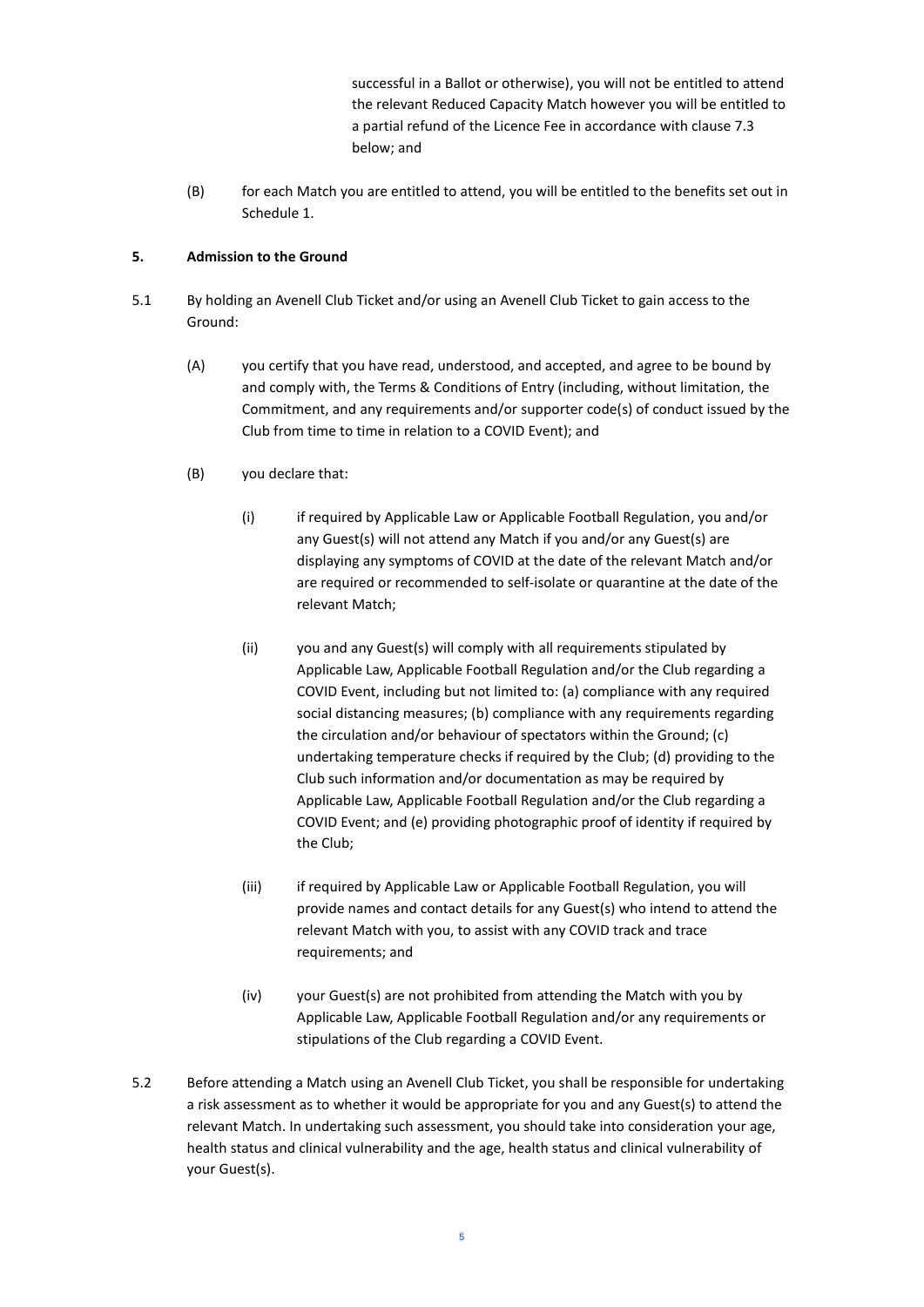- 5.3 All persons (including children) must have a valid Avenell Club Ticket in their possession when entering the Ground. The Club will not allow children (or any other person) to be carried through without a valid Avenell Club Ticket for the Match.
- 5.4 Subject to clause 4(B) above, an Avenell Club Ticket permits you to occupy, at the relevant Match, the seat indicated on the Avenell Club Ticket or stated on the confirmation receipt/email of purchase in respect of your electronic entry card or such other alternative seat of equivalent value as the Club may, from time to time, allocate to you at its reasonable discretion. All access to the Ground pursuant to an Avenell Club Ticket shall be for the purposes of private enjoyment of the relevant Match only, not for any commercial purpose (and no authorisation is given or implied in respect of the carrying out of any commercial activities).
- 5.5 Unless otherwise agreed and stated in the Forms, nothing in these Terms and Conditions shall constitute or imply any entitlement to occupy the seat indicated on the Avenell Club Ticket in any subsequent season.
- 5.6 Save as set out in clause 5.7 below, you shall not capture, log, record, transmit, play, issue, show or otherwise communicate (by digital or other means) any Material in relation to the Match, any players or other persons present in the Ground and/or the Ground, nor may you bring into the Ground or use within the Ground (or provide to, facilitate or otherwise assist another person to use within the Ground) any equipment or technology which is capable of capturing, logging, recording, transmitting, playing, issuing, showing or otherwise communicating (by digital or other means) any such Material. Any person acting in breach of this provision may have such equipment or technology confiscated and/or will be required to deliver up any tapes, films, disks, memory cards, memory sticks or other recordings of the Material (and all copies thereof) in whatever form, to the PL and/or the Club.
- 5.7 Mobile telephones and other similar mobile devices are permitted within the Ground PROVIDED THAT (a) they are used for personal and private use only (which, for the avoidance of doubt and by way of example only, shall not include the capturing, logging, recording, transmitting, playing, issuing, showing, or any other communication of any Material for any commercial purposes); and (b) no Material that is captured by a mobile telephone or other mobile device may be published or otherwise made available to any third parties including, without limitation, via social networking sites.
- 5.8 The copyright, database right and all other rights, title and interest in and to all Material that you produce at the Ground in relation to the Match, any players or other persons present in the Ground and/or the Ground (whether produced in breach of clause 5.6 above, or pursuant to clause 5.7 above, or otherwise) is hereby assigned to the PL and the Club including by way of present assignment of future copyright pursuant to section 91 of the Copyright, Designs and Patents Act 1988. You further agree (if and whenever required to do so by the PL and/or the Club) to promptly execute all instruments and to do all things necessary to vest the right, title and interest in such rights to the PL and the Club absolutely and with full title guarantee.
- 5.9 Save for official Club merchandise and/or other football-related clothing worn in good faith, you and any Guest(s) shall not bring into, use, wear or display within the Ground any sponsorship, promotional or marketing materials. For the avoidance of doubt, neither you nor your Guest(s) shall wear away colours in the Avenell Club.
- 5.10 You shall not offer or distribute (either free or for sale by any person) within the Ground any consumer article or commercial product of any nature. For the avoidance of doubt this clause shall not prevent the lawful distribution of text publications in any format which do not infringe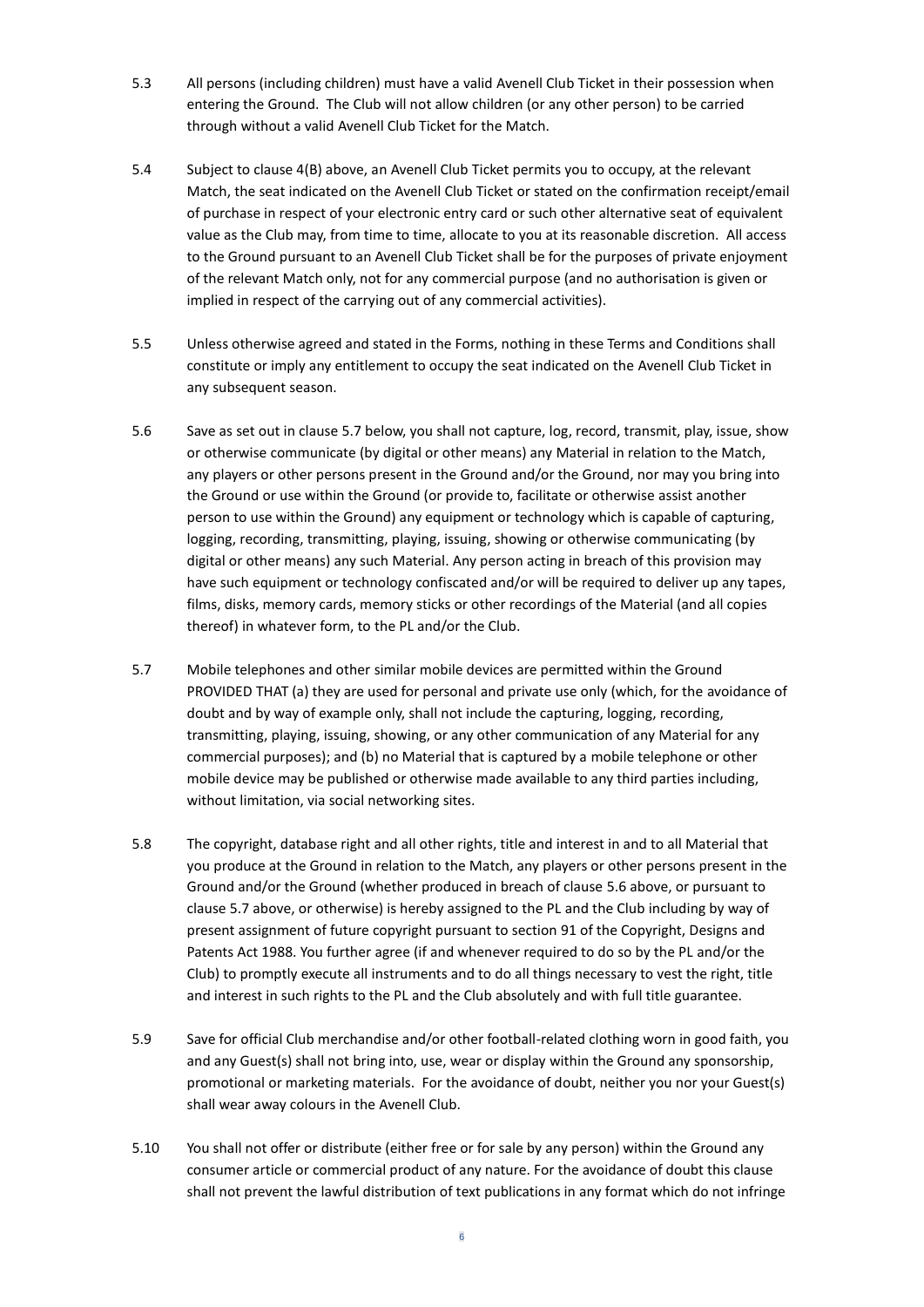clause 5.9 above where both the content and the publication are lawful in all respects and do not in the Club's reasonable opinion constitute a threat to public order.

- 5.11 The Club reserves the right to refuse admission to, or eject from, the Ground any person who fails to comply with the Terms and Conditions of Entry (including, without limitation, the Commitment, and any requirements and/or supporter code(s) of conduct issued by the Club from time to time in relation to a COVID Event).
- 5.12 The Avenell Club Ticket shall only entitle the User to gain admission to the Ground after it has been validated by the control readers located at the appropriate entrance. The Ground access steward(s) will refuse admission to any person whose Avenell Club Ticket is not validated by such control readers.
- 5.13 If, for any reason, it is decided that any Match is to be played at another stadium, then, subject to any capacity restrictions of the alternative stadium, one alternative ticket per Seat associated with your Avenell Club Ticket(s) will be issued to you in respect of that Match.
- 5.14 The Licence Fee in respect of your Avenell Club Ticket does not include tickets for any of the following matches which the Club may qualify for during the Term:
	- (A) the FA Cup Semi-Final or Final;
	- (B) the Football League Cup Semi-Final (Away Leg) or Final; or
	- (C) the Semi-Final (Away Leg) or Final of a UEFA Competition,

however, we will make available for purchase by you (at face value) one ticket per Avenell Club membership held by you for each semi-final or any final (including any replay thereof) played by the Men's First Team in any of the following competitions: the FA Cup, and the Football League Cup. Any such tickets will be subject to availability and in such area of the relevant stadium as the Club, the host club and/or the relevant football authorities organising such football match shall determine and, for the avoidance of doubt, if any such matches are played at the Emirates Stadium, such tickets may not be for seats in the Avenell Club Area.

#### **6. Use of Avenell Club Ticket**

- 6.1 Subject to clauses 6.3 and 6.4 below, the Avenell Club Ticket (and all associated rights and benefits) is issued for your sole use and you shall not and you shall not attempt and/or take preparatory steps to sell, dispose of, assign, transfer, lend or otherwise deal with the Avenell Club Ticket or the benefit of it to any other person without the prior written consent of the Club. Further you shall not use the Avenell Club Ticket for any commercial purpose. The reference to selling the Avenell Club Ticket includes where, in the Club's reasonable opinion, a User: (a) offers or attempts and/or takes preparatory steps to sell an Avenell Club Ticket (including, without limitation, via any website or online auction site); (b) exposes or attempts and/or takes preparatory steps to expose an Avenell Club Ticket for sale; (c) makes or attempts and/or takes preparatory steps to make an Avenell Club Ticket available for sale by another person; and (d) advertising that an Avenell Club Ticket is available for purchase.
- 6.2 No Avenell Club Ticket may be: (a) offered as a prize in any promotion or competition or transferred, assigned, lent or sold to any third party as part of a hospitality or travel package; (b) given (or offered to be given) to a person who pays or agrees to pay for another good or service;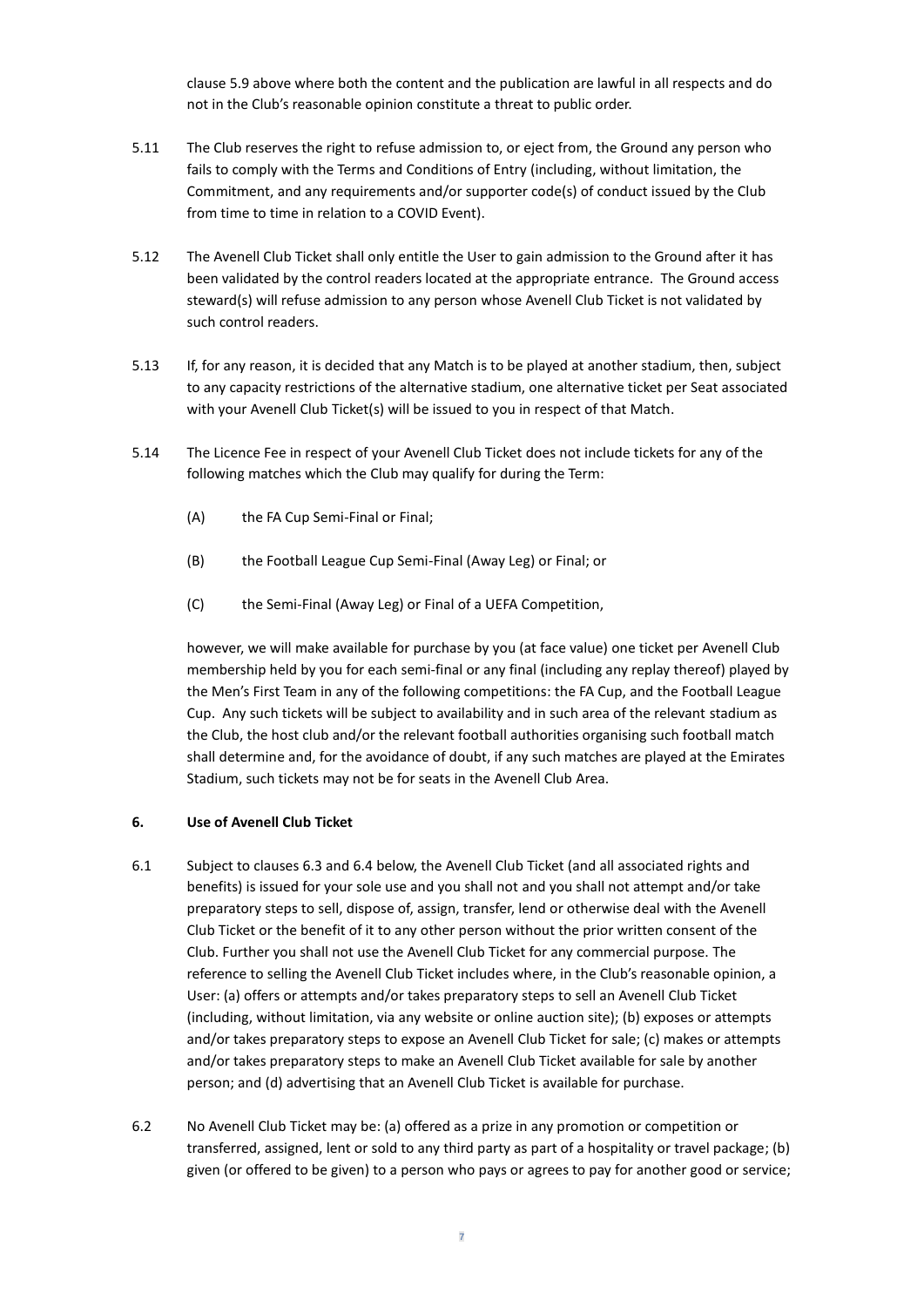or (c) used for any other commercial purpose, all save as expressly authorised by the PL or the Club.

- 6.3 In the event that your Avenell Club Ticket allows you the use of more than one Seat, one of the Seats must be used by you for your personal use (subject to the provisions below) and the remaining Seat(s) may be used by a Guest(s) for his/her/their personal use only, PROVIDED THAT:
	- (A) such transfer takes place in consideration of no payment or benefit in excess of the face value of the Avenell Club Ticket for that Match;
	- (B) such transfer does not take place in the course of any business or for the purpose of facilitating any third party's business (other than, in each case, to the extent you are NOT a consumer and only for corporate hospitality which is not itself a business activity of that business);
	- (C) such transfer to any Guest(s) will be subject to the Terms and Conditions of Entry (including, without limitation, the Commitment, and all requirements stipulated by Applicable Law, Applicable Football Regulation and/or the Club in respect of a COVID Event) which will (save for any rights to transfer under this clause) apply to and bind each Guest as if he/she/they was the original purchaser of the Avenell Club Ticket for that Match only (and you must inform the Guest(s) of this and procure that he/she/they shall comply with the Terms and Conditions of Entry). Without limitation, if required by Applicable Law or Applicable Football Regulation, any Guest(s) must not attend a Match if he/she/they is displaying any symptoms of COVID at the date of the relevant Match and/or are required or recommended to self-isolate or quarantine at the date of the relevant Match and/or are otherwise prohibited from attending the Match with you by Applicable Law, Applicable Football Regulation and/or any requirements or stipulations of the Club regarding a COVID Event; and
	- (D) you will provide the name, address and contact details of your Guest(s) when asked to do so by any official, steward or employee of the Club and/or any police officer.
- 6.4 In the event that you and/or your Guest(s) are unable to use any Avenell Club Ticket then you may transfer that Avenell Club Ticket to a natural person who is known to you personally and who would be entitled (under the Terms and Conditions of Entry and otherwise) to purchase such Avenell Club Ticket and attend such Match PROVIDED THAT:
	- (A) such transfer takes place in consideration of no payment or benefit in excess of the face value of the Avenell Club Ticket for that Match;
	- (B) such transfer does not take place in the course of any business or for the purpose of facilitating any third party's business (other than, in each case, to the extent you are NOT a consumer and only for corporate hospitality which is not itself a business activity of that business);
	- (C) such transfer will be subject to the Terms and Conditions of Entry (including, without limitation, the Commitment, and all requirements stipulated by Applicable Law, Applicable Football Regulation and/or the Club in respect of a COVID Event) which will (save for any rights to transfer under this clause) apply to and bind the transferee as if he/she/they was the original purchaser of the Avenell Club Ticket for that Match only (and you must inform the transferee of this). Without limitation, if required by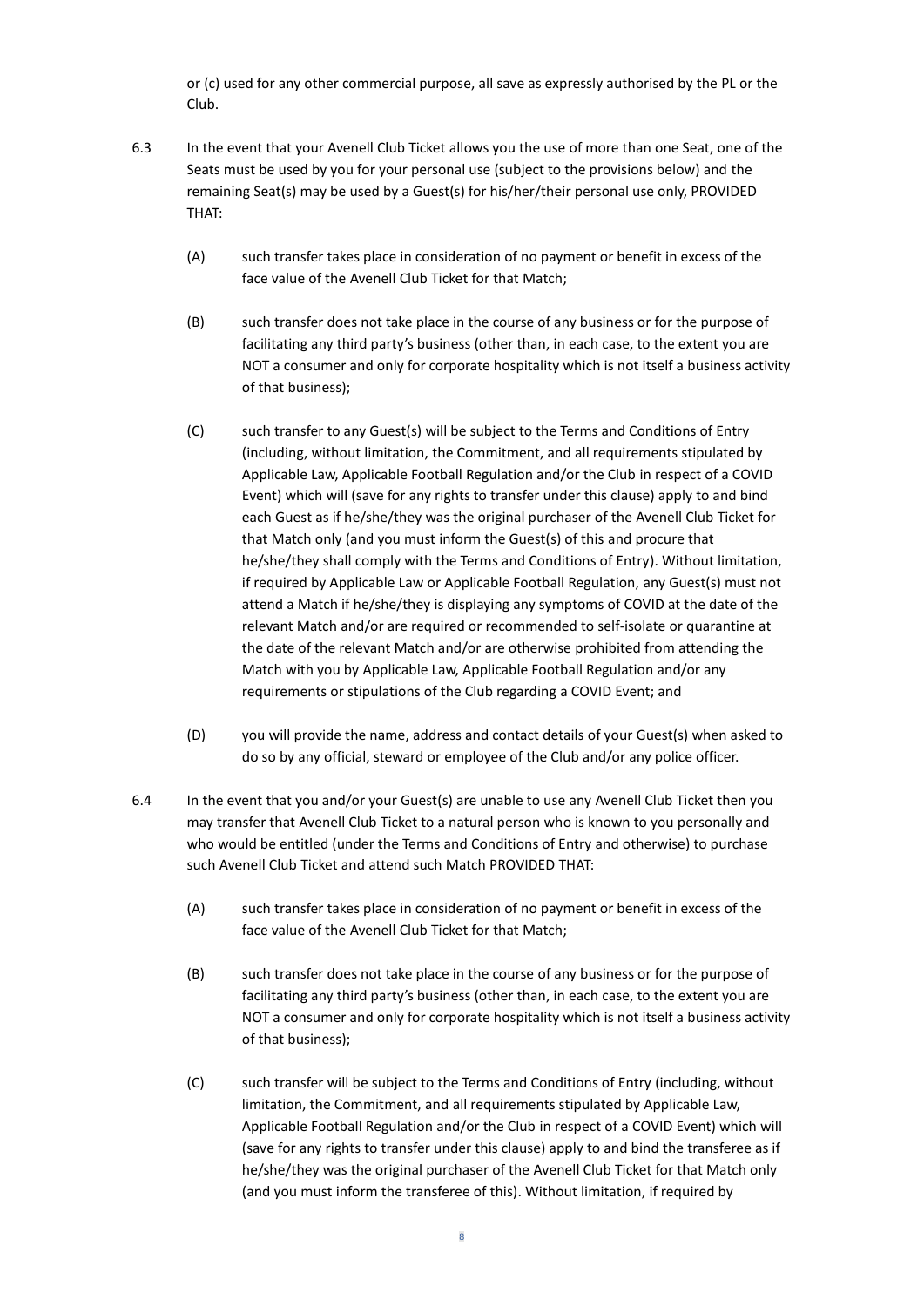Applicable Law or Applicable Football Regulation, the transferee must not attend a Match if he/she/they is displaying any symptoms of COVID at the date of the relevant Match and/or are required or recommended to self-isolate or quarantine at the date of the relevant Match and/or (if applicable) are otherwise prohibited from attending the Match with you by Applicable Law, Applicable Football Regulation and/or any requirements or stipulations of the Club regarding a COVID Event; and

- (D) you will provide the name, address and contact details of the transferee when asked to do so by any official, steward or employee of the Club and/or any police officer.
- 6.5 If you die the Club will take into account your wishes in considering the transfer of your Avenell Club Ticket to another person but is under no obligation to follow such wishes. Prior to any such transfer, these Terms and Conditions will continue, but the Club may terminate your Avenell Club Ticket(s) (i) if any sums due under these Terms and Conditions are not paid on the due dates, or (ii) otherwise in accordance with these Terms and Conditions.
- 6.6 The Club hereby notifies you that the Club has assigned to The Law Debenture Trust Corporation Plc, in its capacity as security trustee for certain of the secured creditors of ASMCL, the Club and certain Emirates Stadium Companies (the **"Security Trustee"**, which expression shall include the successors and assigns of The Law Debenture Trust Corporation Plc in such capacity), as security, all of the Club's rights in respect of these Terms and Conditions and each Avenell Club Ticket. You hereby expressly acknowledge such assignment and agree to comply with the terms of any written notice or instruction from the Security Trustee in connection with amounts payable to the Club under or in respect of these Terms and Conditions.
- 6.7 If you are NOT a consumer, you shall indemnify the Club against all costs, charges, claims, expenses, demands and liabilities suffered or incurred by it as a result of any breach by a User of the Terms and Conditions of Entry. In the event that the User breaches any Terms and Conditions of Entry, you and that User shall each be held liable for such breach.

OR

If you are a consumer, you shall be responsible for any breach by a User of the Terms and Conditions of Entry. In the event that the User breaches any Terms and Conditions of Entry, you and that User shall each be held liable for such breach.

- 6.8 The Avenell Club Ticket will remain the property of the Club at all times and must be produced together with evidence of your identity if required to do so by any official, steward or employee of the Club or any police officer. The Club reserves the right to require the immediate return of the Avenell Club Ticket at any time.
- 6.9 Any Avenell Club Ticket obtained or used in breach of the Terms and Conditions of Entry (including, without limitation, the Commitment) shall be automatically void and all rights conferred or evidenced by such Avenell Club Ticket shall be nullified. Any person seeking to use an Avenell Club Ticket in breach of the Terms and Conditions of Entry (including, without limitation, the Commitment) in order to gain entry to the Ground or remain at the Match will be considered to be a trespasser and will be refused entry to, or ejected from, the Ground in respect of the Match and/or may have his/her/their Avenell Club Ticket suspended, cancelled or withdrawn. In the event of any suspension, cancellation or withdrawal in accordance with this clause 6.9, no refund shall be payable. The Club further reserves its right to take any legal or disciplinary action against any person(s) as it sees fit in connection with such matters, including a claim for an account of any profits made from an unauthorised use of an Avenell Club Ticket.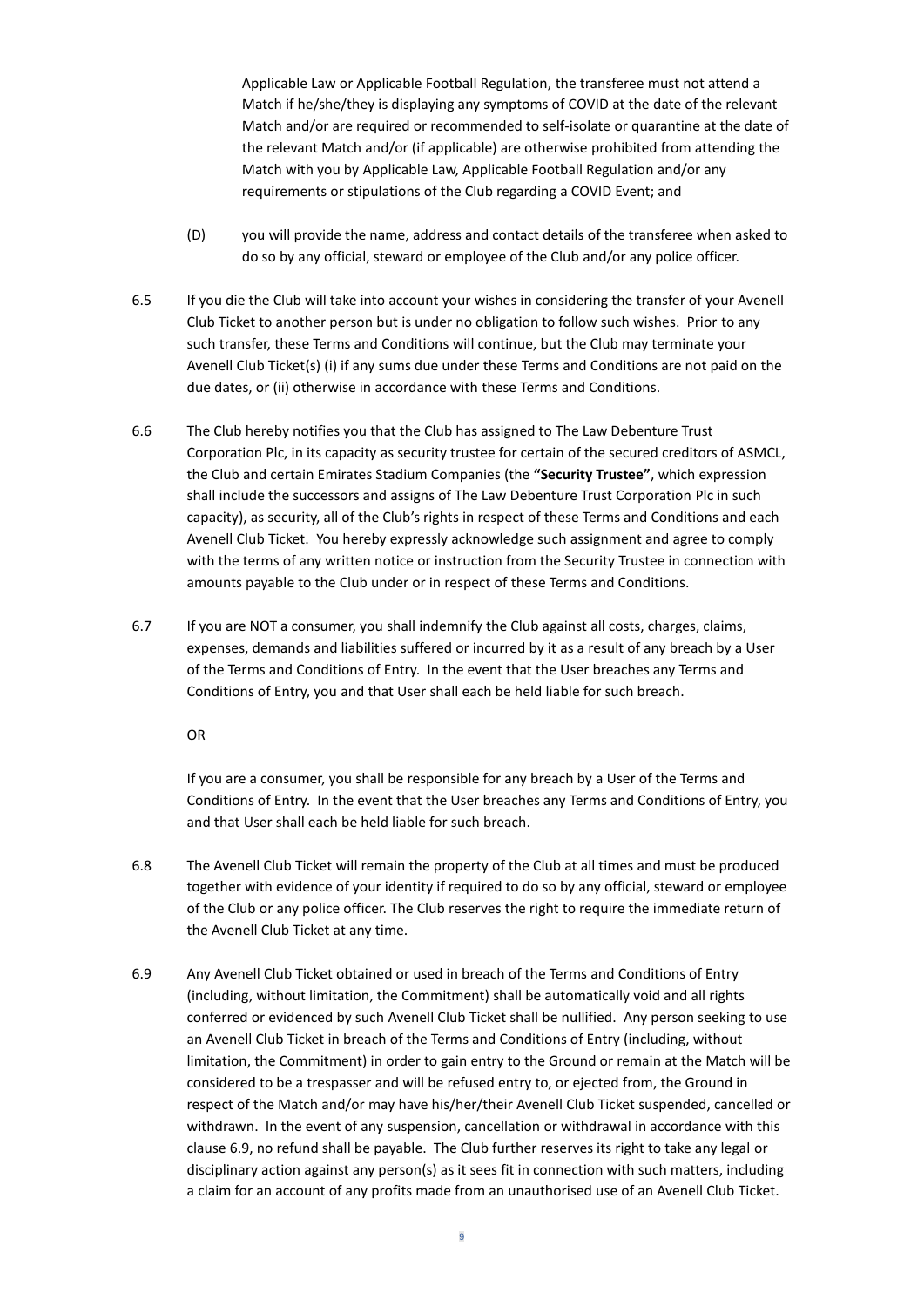- 6.10 If your conduct, acting alone or with others, or your incitement of others, results in disciplinary or legal action against the Club by any Football Authority or any relevant law enforcement authorities, you shall be liable to the Club for any loss the Club thereby suffers.
- 6.11 The unauthorised sale or disposal of an Avenell Club Ticket (either as a whole or for a particular Match or Matches) may amount to a criminal offence under section 166 of the Criminal Justice and Public Order Act 1994, as amended by the Violent Crime Reduction Act 2006, and such sale or disposal is also illegal under the terms of section 2 of the Fraud Act 2006. The Club may inform the police when it becomes aware that an Avenell Club Ticket (either as a whole or for a particular Match or Matches) has been sold or disposed of illegally and will press for charges to be brought against those breaking the law. We may also notify the PL about ticket touting activities relating to you, who may in turn notify other football clubs, event holders, any Football Authority and/or the relevant law enforcement authorities. The information that may be collected and shared by the Club and the above third parties could include personal data such as your name, contact details, image, data relating to criminal offences and your past ticket activity and purchases (including payment details). The Club processes this information where necessary to identify and prevent ticket touting activities, which is in our legitimate interests and the interests of other football clubs. The processing may also be necessary in order to prevent or detect unlawful acts. For more information about how we handle personal data and your rights you can refer to our Privacy Policy or contact our Data Protection Officer at dpo@arsenal.co.uk.
- 6.12 All persons attending Matches acknowledge that the Matches are public events. The appearance and actions of the persons attending inside and in the perimeter of the Ground are public in nature and all persons attending agree that he/she/they shall have no expectation of privacy with regard to his/her/their actions or conduct at the Matches.
- 6.13 By entering the Ground, all persons acknowledge that photographic images and/or audio, visual and/or audio-visual recordings and/or feeds (and/or stills taken therefrom) may be taken of him/her/them and may also be used, by way of example and without limitation, in televised coverage of the game or by the Club, any other Club Group Company and/or any Football Authority or others (including commercial partners and accredited media organisations) in perpetuity, by way of any present or future media, for marketing, training or promotional purposes or for any other purpose deemed reasonable by the Club. All persons further acknowledge that photographic images and/or audio, visual and/or audio-visual recordings and/or feeds (and/or stills taken therefrom) may be used by the Club or by a third party, such as a law enforcement body to identify them as an individual, where permitted by data protection laws, for the purposes of preventing or detecting crime, or any breach of the Terms and Conditions of Entry (including, without limitation, the Commitment). For more information about how we handle personal data and your rights you can refer to our Privacy Policy or contact our Data Protection Officer at dpo@arsenal.co.uk**.**
- 6.14 Further to clause 6.13 above, if such person is under 18 years of age, the parent, guardian or responsible adult who is accompanying him/her/them into the Ground shall be deemed to have provided consent on his/her/their behalf.
- 6.15 If you are not 16 years old or over, your parent(s) and/or guardian(s) are also responsible for your actions, conduct and compliance with these Terms and Conditions (including, without limitation, the Commitment).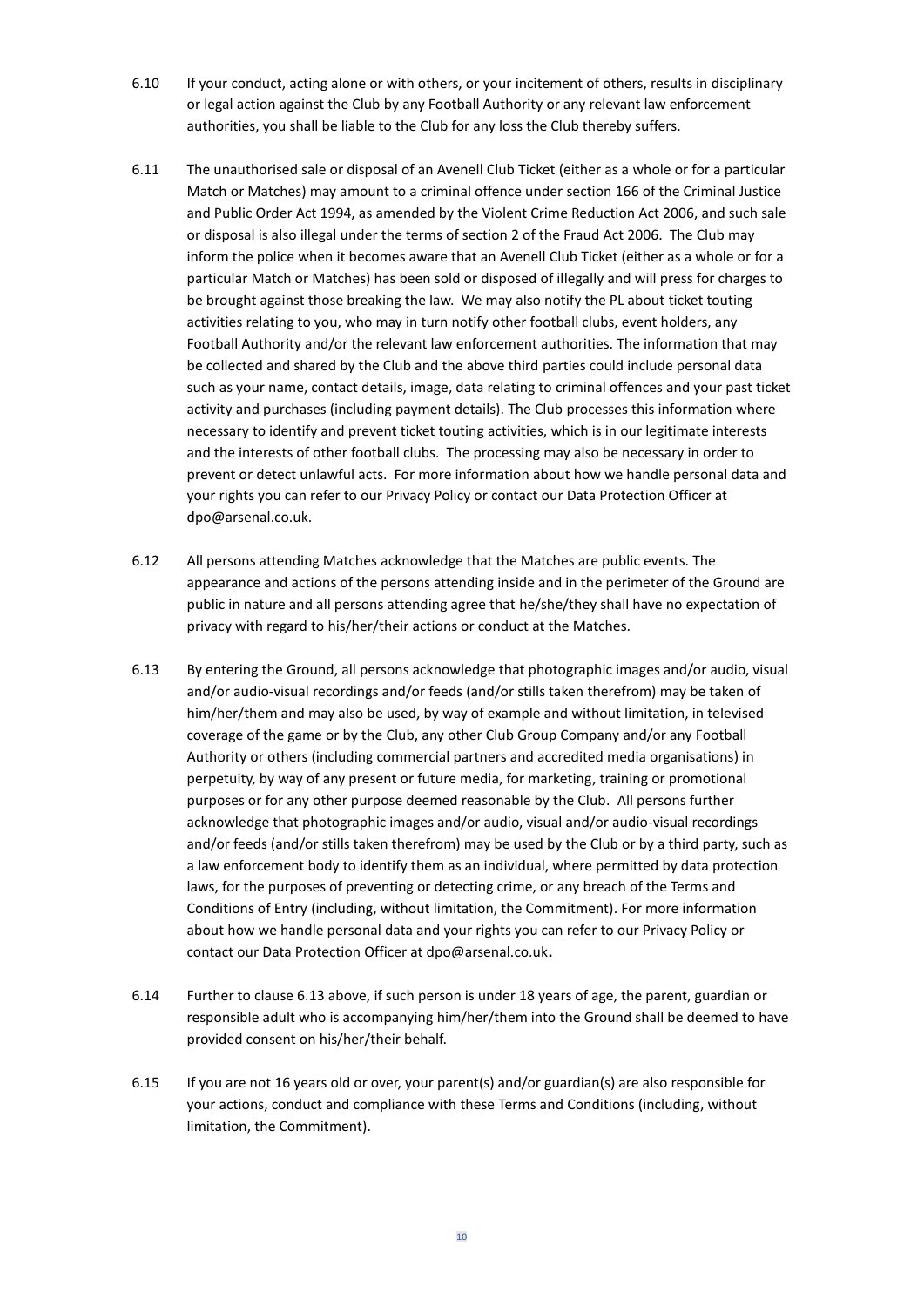# **7. Changes to dates, refunds and exchanges**

- 7.1 No guarantees are given by the Club that the Match will take place at a particular time or on a particular date or at a particular spectator capacity. The Club reserves the right, without liability save as expressly provided otherwise in these Terms and Conditions, to reschedule the Match or, if necessary, play the Match out of view of the public or reduce the spectator capacity for the Match.
- 7.2 In the event that a Match is rescheduled, your Avenell Club Ticket(s) will enable you to attend the re-arranged Match, unless the Match is required to be played out of view of the public or the spectator capacity is reduced and you are not offered the right to attend the match (in which case the provisions of clause 7.3 below will apply).
- 7.3 In respect of:
	- (A) any Behind Closed Doors Matches; and/or
	- (B) any Reduced Capacity Matches which you are not offered the right to attend (including, without limitation, in circumstances where you are allocated Avenell Club Ticket(s) for that Match but the spectator capacity for that Match is subsequently reduced and your ticket(s) are cancelled by the Club),

the Club shall refund you the full price of the Avenell Club Ticket(s) for the relevant Match(es), as stated in the pricing schedule notified to you by the Club and/or published on the Website, and such refund shall be credited against your membership account and may be withdrawn by you periodically during such cashback windows as notified by the Club or (if applicable), at your discretion, set-off against any renewal of your Avenell Club Membership.

- 7.4 The dates and kick-off times of all Matches are subject to revision and change due to broadcast coverage or other circumstances. For up-to-date information, please visit the Website or ring the Platinum Memberships Team (Tel: 0345 262 0001 or +44 (0) 20 7619 5005 from outside the UK).
- 7.5 The Club does not guarantee that the team for the Match will necessarily only be selected from the Club's regular Men's First Team players. The Men's First Team manager may consider it desirable on occasions to omit regular Men's First Team players and select the team from the full playing squad.

# **8. Any lost or stolen Avenell Club Tickets**

- 8.1 In order to gain admission to the Ground for a Match, the Avenell Club Ticket must be presented in its entirety.
- 8.2 The Club is not responsible for any Avenell Club Ticket which is forgotten, lost, stolen, defaced, damaged or destroyed. If the Avenell Club Ticket is forgotten, lost, stolen, defaced, damaged or destroyed, a duplicate physical or digital card, ticket or pass may be issued to you, at the Club's discretion, upon payment by you to the Club of a non-refundable administration fee of £10.00 which will be taken by the relevant account manager and/or at the Club's relevant match day ticket office(s), as the case may be. The Club reserves the right to require photographic proof of identity and/or withdraw this duplicate facility for the Match without notice.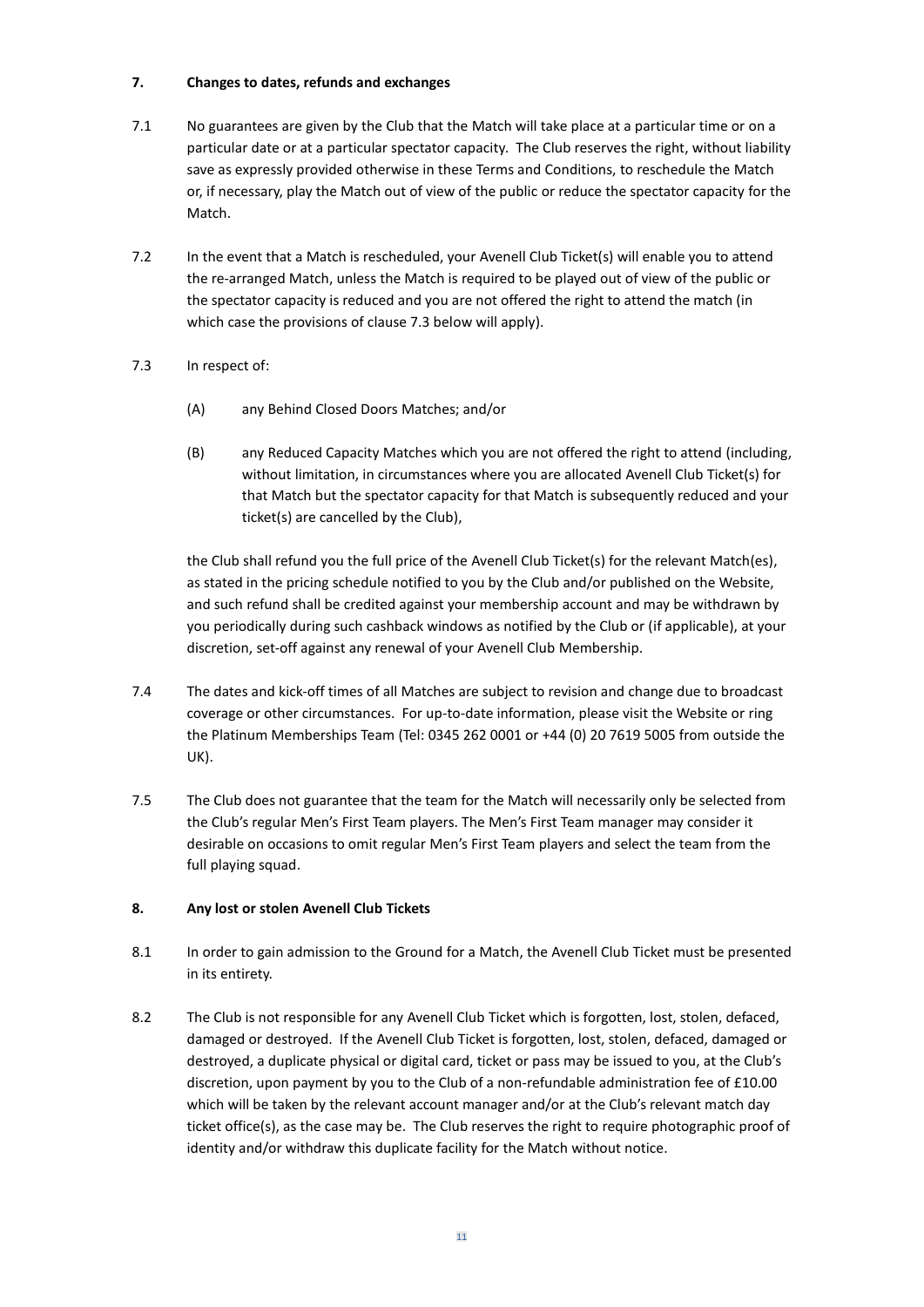#### **9. Cancellation and withdrawal of Avenell Club Ticket**

- 9.1 The Club may remove you and/or or any User from the Ground whom it, acting reasonably:
	- (A) believes to be the subject of a banning or other order prohibiting him/her/them from entering the Ground or any other stadium;
	- (B) considers to be in breach of or have breached the Commitment including, without limitation, using, or have used, any rude, threatening or abusive language or behaviour to, or in respect of, any contractor, employee or agent of the Club, or any other spectator or official (including, without limitation, any language or behaviour relating to an individual's or group's colour, race, nationality, ethnic or national origins, gender, sexual orientation, marital status, religion, age or disability);
	- (C) considers to be in breach, be likely to breach, or have breached, any other provision of the Terms and Conditions of Entry; or
	- (D) believes to be behaving in such a manner as will, or is likely to, cause a hazard to safety or security, or cause any contravention by such person or the Club of (a) any laws or regulations, including the terms of any health and safety, operating or other certificate, licence, consent, permit, approval or other authorisation, applicable to such person or entity or the Ground, or (b) any restrictions imposed by the police or any other relevant authority in relation to any Match from time to time.
- 9.2 Without prejudice to any other remedies it may have, the Club shall have the right in its absolute discretion to:
	- (A) suspend for a period determined by the Club, withdraw indefinitely or cancel any Avenell Club Ticket (including without limitation, use of the Avenell Club Ticket and all other related benefits);
	- (B) exclude (indefinitely or for a period determined by the Club) a User from using and/or applying to purchase any future Avenell Club Ticket (including any associated benefits);
	- (C) provide the police and any other relevant authorities including FIFA, UEFA, the FA, the PL, the Football League and/or any other football clubs with relevant information,

in any of the following circumstances:

- (i) any serious or persistent breach by a User of the Terms and Conditions or the Terms and Conditions of Entry (including, without limitation, the Commitment) or the Club has reasonable grounds to suspect such breach; and/or
- (ii) the Club reasonably suspects that entry into the Ground by the User will result in a serious breach of these Terms and Conditions, the Terms and Conditions of Entry or the terms and conditions of any other Club-related scheme.
- 9.3 In the event of cancellation, suspension, withdrawal, refusal and/or ejection pursuant to clauses 9.1 and/or 9.2, no refund will be paid in respect of any unexpired portion of the Avenell Club Ticket(s) or during any period of suspension.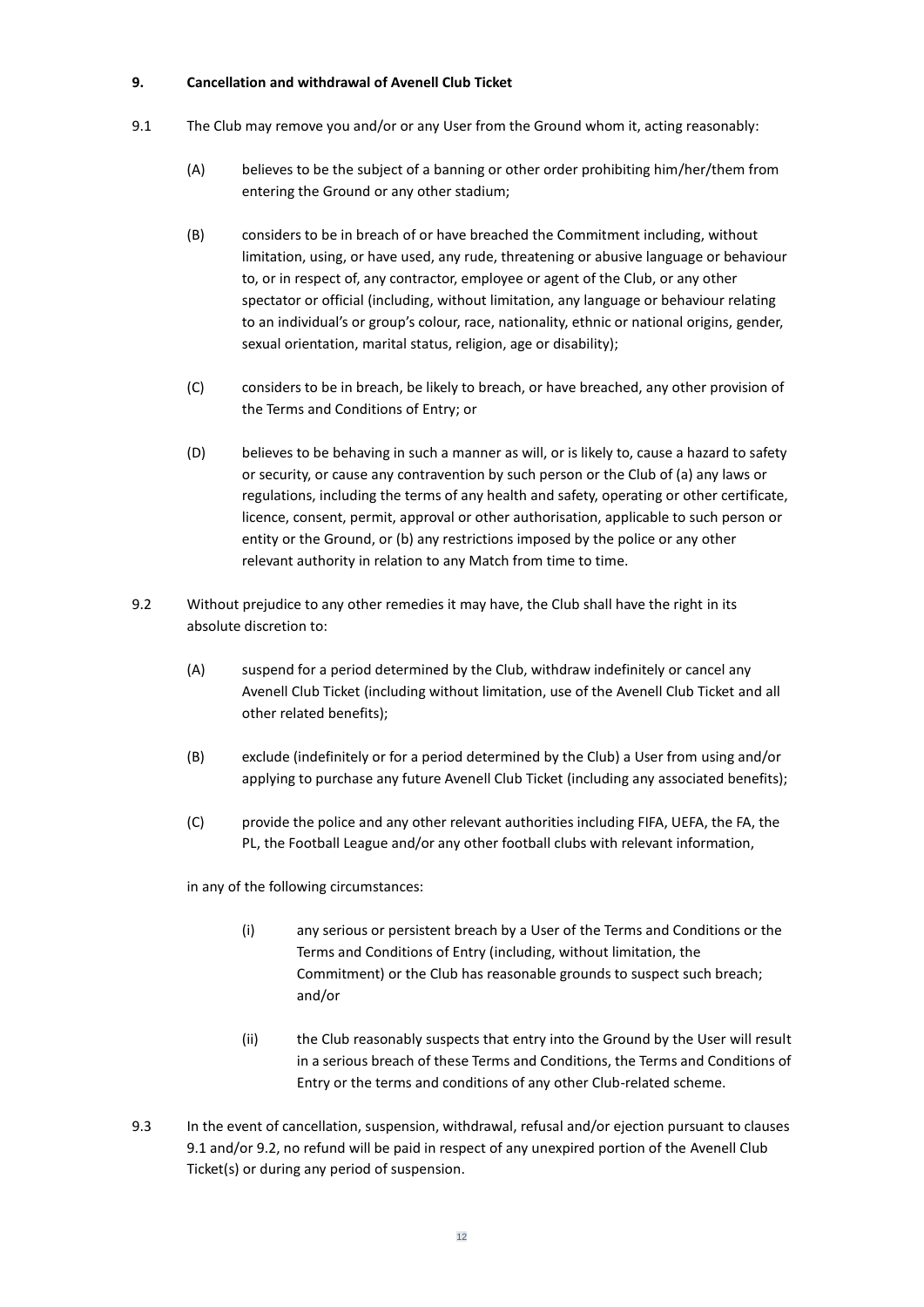- 9.4 Without prejudice to the general nature of the above, the following actions shall constitute serious breaches of the Terms & Conditions of Entry by a User and shall enable the Club to exercise its rights as described in clauses 9.1 above:
	- (A) smoking (including the use of electronic cigarettes or vaporisers);
	- (B) being (or appearing to be) drunk or intoxicated;
	- (C) persistent standing in seated areas whilst the Match is in progress;
	- (D) the sale or transfer (save as permitted) of an Avenell Club Ticket to any person;
	- (E) the deliberate misuse of an Avenell Club Ticket;
	- (F) the possession of a banner or flag that bears material or slogans that are offensive, obscene, abusive, sexist or racist;
	- (G) the throwing of any object within the Ground that may cause injury, distress, annoyance or damage to people or property without lawful authority or excuse;
	- (H) whether at the Ground, or travelling to or from a Match:
		- (i) the use of foul, obscene, abusive and/or racist language and/or gestures;
		- (ii) the chanting of anything of an indecent or racist nature;
		- (iii) fighting, or engaging in and/or inciting violence;
	- (I) bringing any of the following into the Ground (or using them within the Ground): alcohol, illegal drugs; other illegal substances; fireworks; firecrackers; smoke canisters; air horns; flares; laser devices; cans; drones; bottles; glass vessels or any item that might be used as a weapon or compromise public safety;
	- (J) entering the playing area or any adjacent area to which spectators are not generally admitted without lawful authority or excuse;
	- (K) the supply of any misleading or incorrect information in any application;
	- (L) breach of the terms of any Membership Scheme;
	- (M) any breach of clause 5.6, 5.7, 5.9 and 5.10 above;
	- (N) any breach of the requirements stipulated by Applicable Law, Applicable Football Regulation and/or the Club regarding a COVID Event, including but not limited to: (a) any required social distancing measures; (b) any requirements regarding the circulation and/or behaviour of spectators within the Ground; (c) undertaking temperature checks if required by the Club; (d) providing to the Club such information and/or documentation as may be required by Applicable Law, Applicable Football Regulation and/or the Club regarding a COVID Event; and (e) providing photographic proof of identity if required by the Club;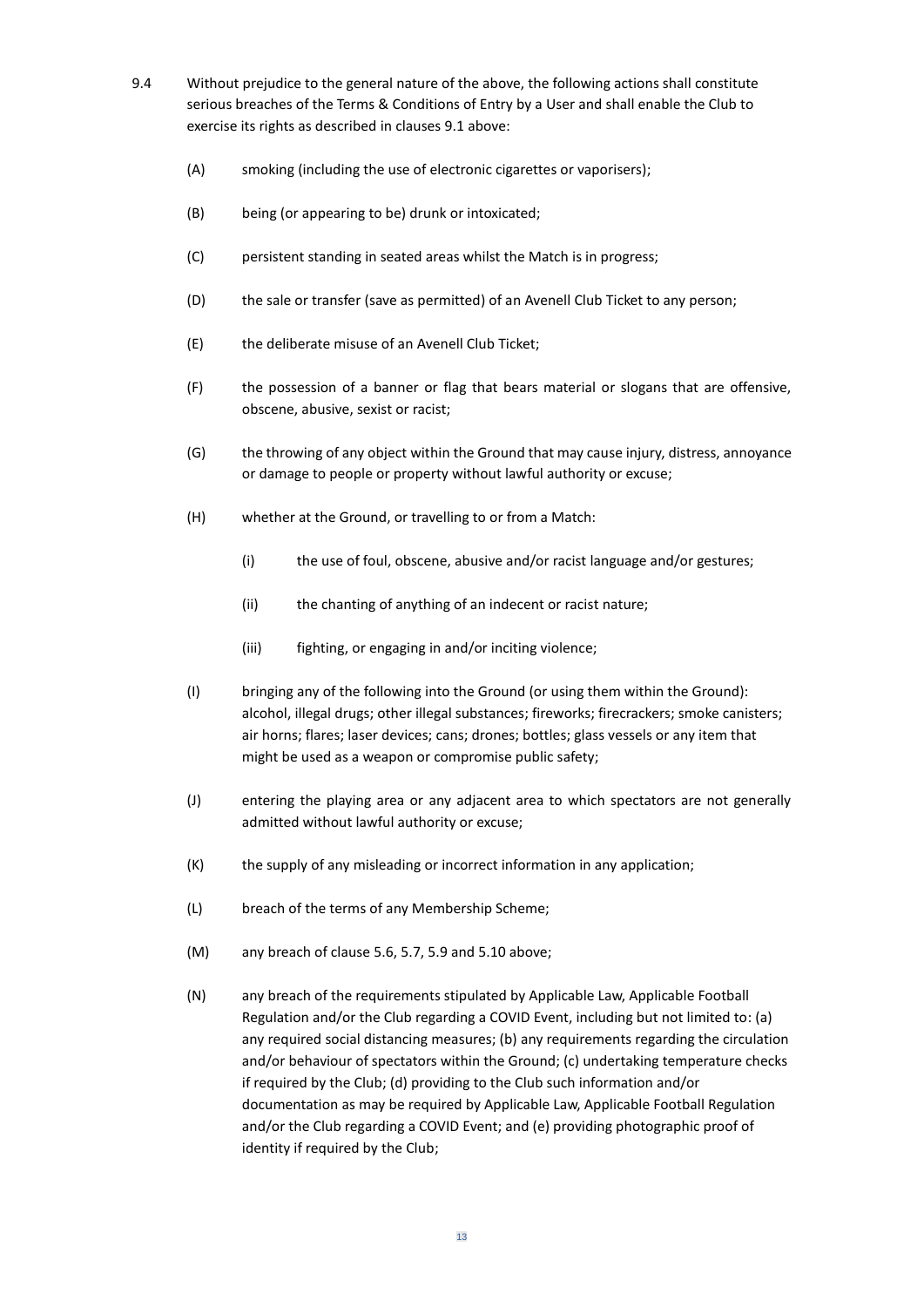- (O) any prohibited activity as defined in the Commitment or any other activity in contravention of the Commitment; and
- (P) any failure to pay or default of payment in respect of any sums owing to the Club (or any third party) in respect of any Avenell Club Ticket (including, for the avoidance of doubt, any additional fee payable if the Men's First Team qualify to participate in a UEFA Competition in the 2022-23 season).
- 9.5 The Club may conduct security searches where it has reason to believe that any of the breaches set down in clause 9.4 have either occurred or may occur.
- 9.6 The Club will not tolerate racial, homophobic, sexist or other discriminatory abuse in any form, whether at the Ground, elsewhere or online. The Club wants the atmosphere at the Ground to be welcoming to all who attend its games. Any User who is caught abusing a player, official or any other individual whether at the Ground, elsewhere or online will face arrest and prosecution by the police and a lengthy ban from the Club. In addition, the Avenell Club Ticket will be immediately withdrawn and no refund will be given. If your Avenell Club Ticket is withdrawn or cancelled following a determination that you engaged in prohibited activity under the Commitment, the Club will also notify the PL and all other football clubs in the Premier League competition to ensure that the applicable sanction is enforced by all such clubs.
- 9.7 The Avenell Club Ticket may be suspended, withdrawn and/or cancelled without the payment of any refund to you, in the event that:
	- (A) the User is under investigation by the Police, charged, cautioned or found guilty of any football related offence anywhere in the world, is ejected and/or banned from the Ground or any other sports stadium anywhere in the world or breaches any of these Terms and Conditions (including, without limitation, the Commitment); or
	- (B) prior to or whilst the User is using the Avenell Club Ticket, the User is under investigation by the Police, charged, cautioned or found guilty of any football related offence anywhere in the world, is ejected and/or banned from the Ground or any other sports stadium anywhere in the world or breaches any of these Terms and Conditions (including, without limitation, the Commitment).
- 9.8 Without prejudice to the rights of the Club under this clause 9, the Club shall be entitled to terminate these Terms and Conditions (and cancel any Avenell Club Ticket) with immediate effect by notice in writing to you in the event that you are at any time, or any other User is, at the time he/she enters the Ground, subject to a banning or other order prohibiting him/her from entering the Ground or any other stadium.
- 9.9 The User must immediately surrender any physical card, ticket or pass issued as part of the Avenell Club Ticket upon request by a Club official or a police officer.
- 9.10 In the event of cancellation and withdrawal of any Avenell Club Ticket in accordance with this clause 9:
	- (A) no refund shall be payable to you and/or a User (as the case may be) in respect of any unexpired portion of the Avenell Club Ticket. The Club further reserves its right to take any legal and/or disciplinary action against any persons as it sees fit in connection with such matters including a claim for an account of profits made from an unauthorised use of the Avenell Club Ticket;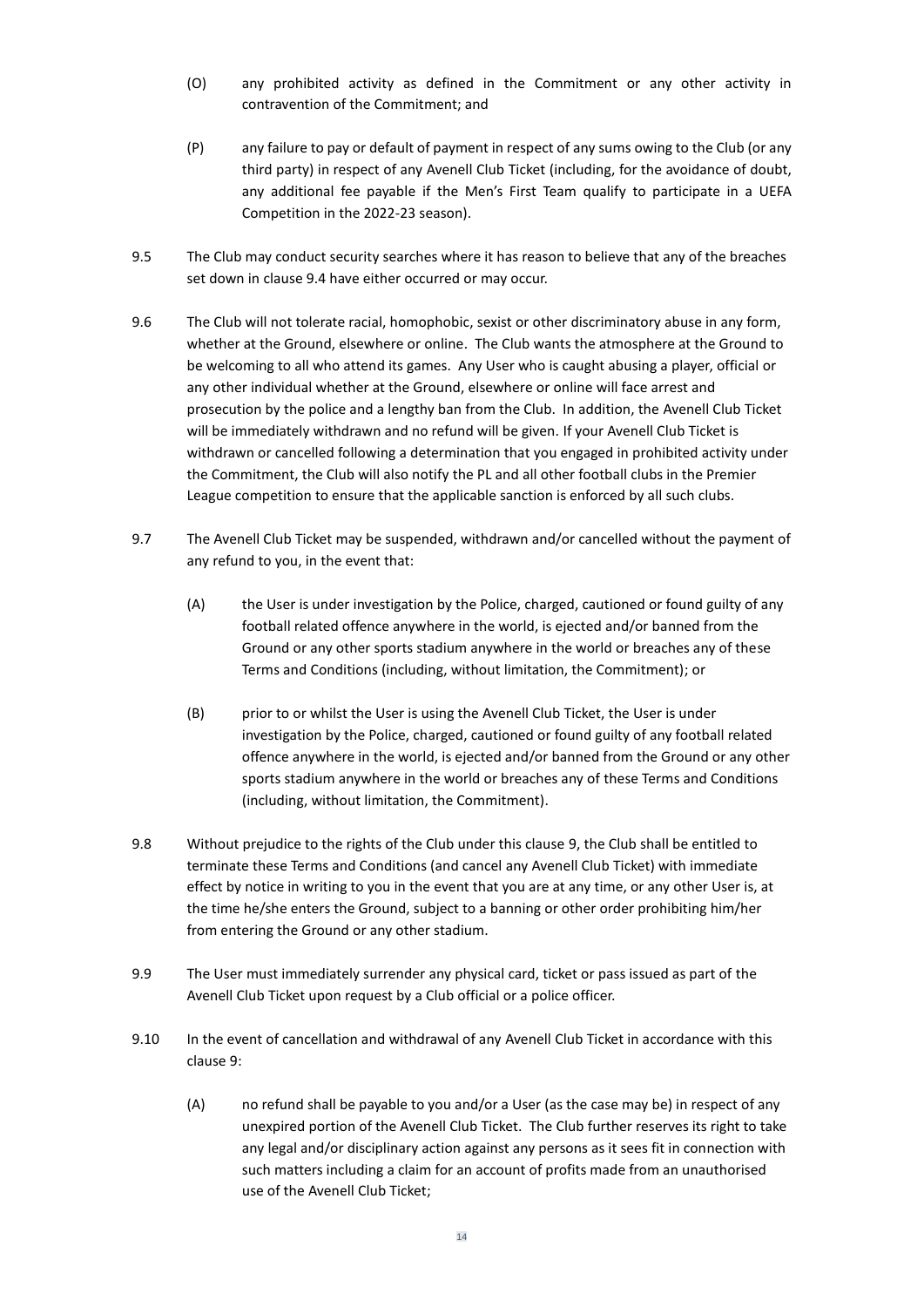- (B) the Club reserves the right to exclude you and/or any User (as the case may be) from any Membership Scheme and/or to disqualify you and/or any User (as the case may be) from applying for any match ticket or season ticket at its discretion and to notify any Football Authority and/or other football clubs of such exclusion and/or disqualification (and the reason(s) for such exclusion and/or disqualification);
- (C) the Club reserves the right to sell (and retain all revenue therefrom) the Seats associated with the relevant Avenell Club Ticket to a third party immediately following the cancellation or withdrawal of the Avenell Club Ticket; and
- (D) if your Avenell Club Ticket is withdrawn or cancelled following a determination that you engaged in prohibited activity under the Commitment, the Club will also notify the PL and all other football clubs in the Premier League competition to ensure that the applicable sanction is enforced by all such clubs.
- 9.11 In the event that your Avenell Club Ticket (and the benefits and rights associated with the same) are suspended in accordance with this clause 9:
	- (A) no refund shall be payable to you and/or to any User (as the case may be) in respect of the period of suspension. The Club further reserves its rights to take any legal and/or disciplinary action against any persons as it sees fit in connection with such matters including a claim for an account of profits made from an unauthorised use of the Avenell Club Ticket; and
	- (B) the Club reserves the right to sell (and to retain all revenue therefrom) the Seats associated with any your Avenell Club Ticket to a third party for the period of suspension of your Avenell Club Ticket.

# **10. Undertakings**

- 10.1 You shall at all times:
	- (A) use the Ground in a proper and lawful manner, in accordance with Applicable Law, Applicable Football Regulation and the Terms and Conditions of Entry (including, without limitation, the Commitment) and not so as to cause any nuisance, annoyance or inconvenience to the Club or any other person (including any other spectators or visitors to the Ground or local residents) or to render void or voidable, in part or whole, any insurance maintained by the Club in respect of the Ground; and
	- (B) ensure that the Ground is not damaged (fair wear and tear excepted).
- 10.2 You shall not make, without the prior written consent of the Club, any public statement or announcement linking, or implying any relationship between, or engage in any marketing, advertising or promotional activity which links, or implies any relationship between, you and the Club.

#### **11. Disabled Members**

11.1 This clause 11 applies to you if you have an Avenell Club Ticket and are registered with the Club as a disabled Member.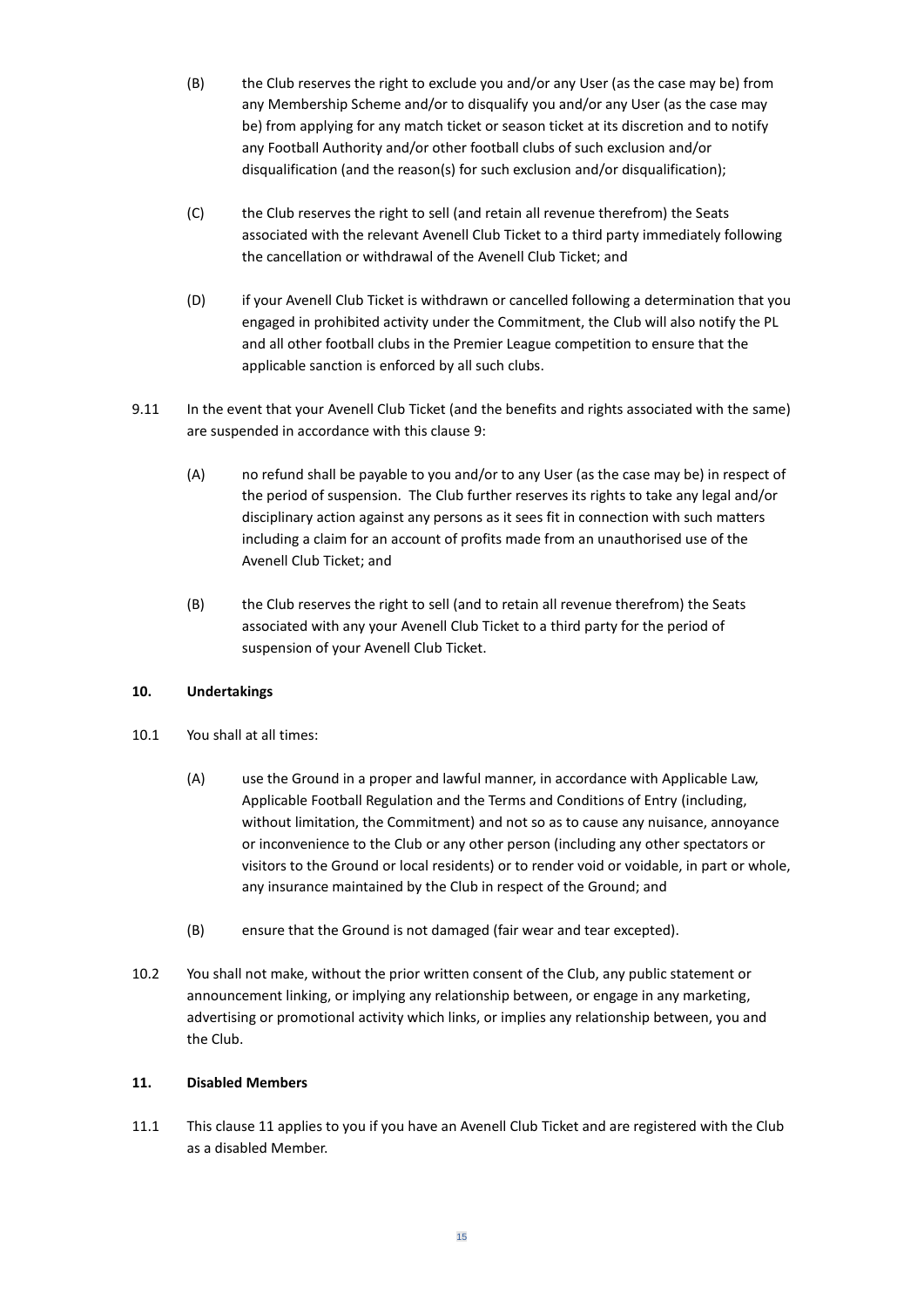- 11.2 You must bring your current Avenell Club Ticket with you when attending a Match. If you will be attending a Match with a personal assistant, your personal assistant must also bring their relevant Avenell Club Ticket with them.
- 11.3 If you have a personal assistant, your personal assistant must not attend Matches on their own or with any non-disabled person. If you are unable to attend a Match please notify the Disability Liaison Team as soon as possible and, unless in exceptional circumstances, not later than 72 hours prior to the relevant Match so that we can help you to sell or donate, via the Disability Liaison Team, your Avenell Club Ticket to another disabled supporter, a charity or local disability organisation.
- 11.4 You must bring a form of photographic identification with you when attending a Match.
- 11.5 Please note that stewards and Club staff will be carrying out checks of tickets. All proven abuses of the disabled supporter's concessionary scheme will be dealt with severely and will result in the loss of your Avenell Club Ticket. It may also result in criminal prosecution.
- 11.6 Contact details for the Disability Liaison Team are as follows (and may be updated from time to time on the Website):
	- Telephone: +44 (0)20 7619 5000 (Monday to Friday 09.30am to 5pm and matchdays)
	- Online: Submit an enquiry a[t https://arsenalfc.freshdesk.com/support/tickets/new](https://arsenalfc.freshdesk.com/support/tickets/new)

#### **12. Payments**

- 12.1 If you do not pay to the Club any part of the Licence Fee (including, for the avoidance of doubt, any additional fee payable if the Men's First Team qualify to participate in a UEFA Competition in the 2022-23 season) or any other payment due under or in respect of these Terms and Conditions on the due date for payment (a **"Late Payment"**), in addition and without prejudice to the Club's rights under clause 9, such Late Payment shall bear interest at the rate of 2.5% above the base rate of Barclays Bank Plc from the due date until the date of actual payment (both dates inclusive) by you to the Club.
- 12.2 All payments to be made by you under these Terms and Conditions shall be made in full without any set-off, restriction, condition or deduction for, or on account of, any counterclaim or any other matter. Any payments due to be made by the Club to you under these Terms and Conditions may be set off against any sums owed to the Club by you under these Terms and Conditions or any other agreement between the Club and you.

#### **13. Security**

The Club shall take all reasonable precautions to maintain the security of the Ground between Matches but it shall not be responsible in any way for the loss of, or damage to, any property of you (or any User) in the Ground (including, without limitation, any property left behind by you (or any other User) in the Ground). Notwithstanding the foregoing, the Club shall be entitled to dispose of any property left behind by you in the Ground.

#### **14. Unavailability of seats (other than due to a COVID Event)**

If the Club determines that all or any relevant part of the Ground, is unavailable for a Match due to: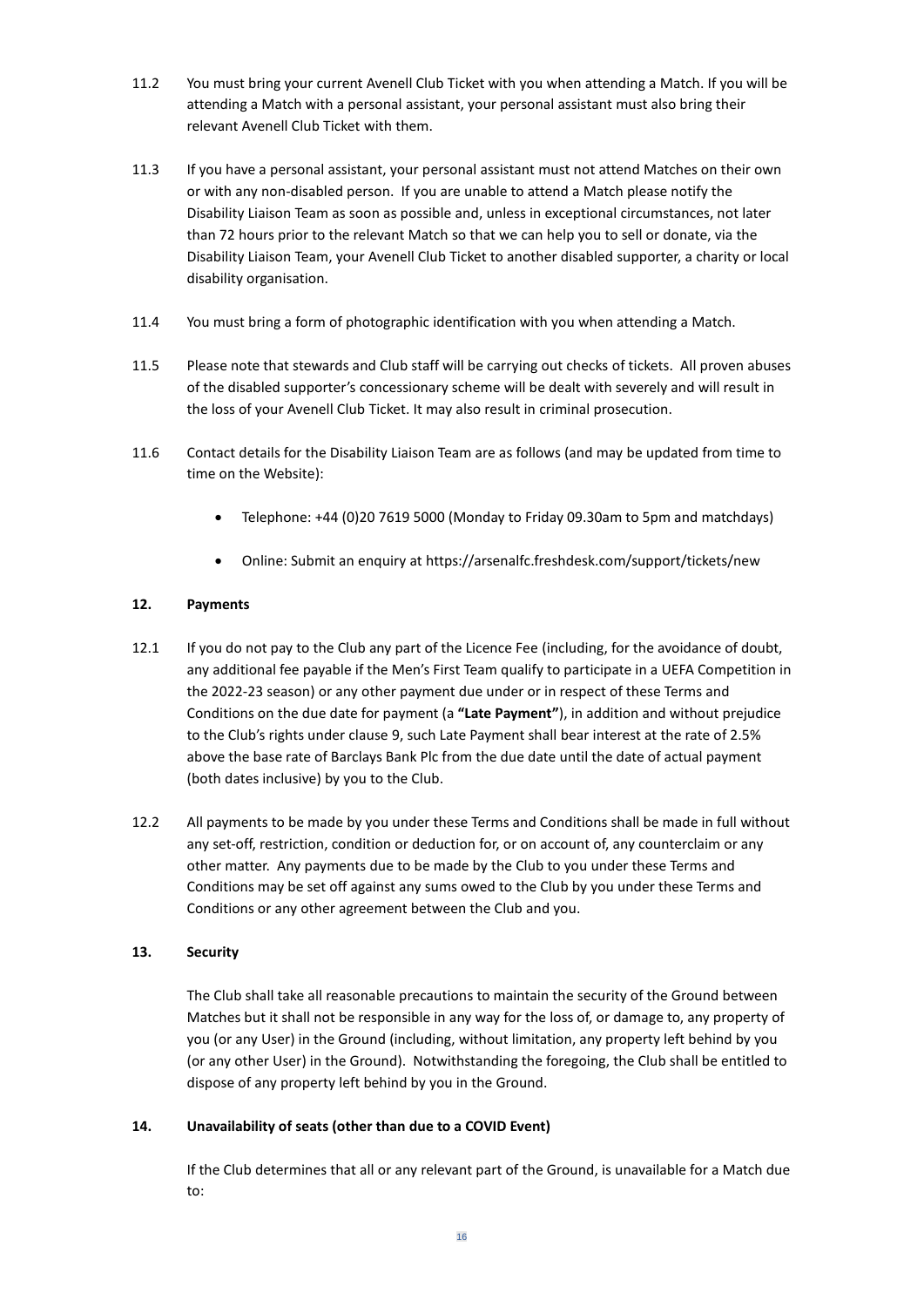- (A) health and safety requirements, Applicable Law, Applicable Football Regulation and/or the Terms and Conditions or Entry;
- (B) the need for any other repairs or alterations to be made to the Ground (or any relevant part) or any fixtures or fittings therein and such repairs or alterations are in the Club's opinion necessary or desirable; or
- (C) any other circumstances at the Club's discretion,

in each case not relating to a COVID Event,

the Club will use its reasonable endeavours to provide you, during any such period of unavailability, with alternative seating elsewhere in the Ground or, where the Ground is unavailable, such other stadium where the Men's First Team plays its home football matches in any competition (in which case these Terms and Conditions shall apply equally to such seats and such stadium), for each of your Seat(s) which is so unavailable, the location of each of which will be determined by the Club. Where the Club is not able to provide you with an alternative seat (or seats) in such circumstances, you will be entitled to a refund, or to a credit against future licence fee payments for future seat purchases, in respect of the relevant Match(es), the amount of such refund or credit, and the form and timing thereof, to be determined by the Club acting reasonably.

# **15. Repairs and maintenance**

- 15.1 The Club will be responsible for carrying out all repairs and maintenance (including ordinary cleaning and rubbish removal) to the Ground provided that the Club will not accept liability for, and shall not be in breach of its obligations by reason of, any breakages or defects to any part of the Ground which are not the result of fair wear and tear or are caused by your acts or omissions.
- 15.2 If you are a consumer, you shall be responsible and liable for, and the Club has the right to charge you for, the cost of repairs, maintenance, replacement or cleaning of any part of the Ground to which you have access, or any fixtures or fittings therein, resulting from any act or omission of you other than as a result of fair wear and tear.
- 15.3 If you are a business, the Club has the right to charge you for, and you agree to indemnify the Club against, the cost of repairs, maintenance, replacement or cleaning of any part of the Ground to which you have access, or any fixtures or fittings therein, resulting from any act or omission of you other than as a result of fair wear and tear.
- 15.4 The Club and each of its employees, agents or contractors shall have the right at any time to carry out emergency repairs to any part of the Ground to which you have access, or any fixtures or fittings therein, or any adjoining property of the Club, and to suspend access to such areas of the Ground as necessary.

# **16. General**

- 16.1 The Club reserves the right to make changes to any of these Terms and Conditions. Such changes will be notified to you by being put on the Website.
- 16.2 You acknowledge that the Club will hold and process data relating to you, which may include personal data, for administrative, health and safety, and legal purposes (including, without limitation, to assist with any COVID track and trace requirements under Applicable Law and/or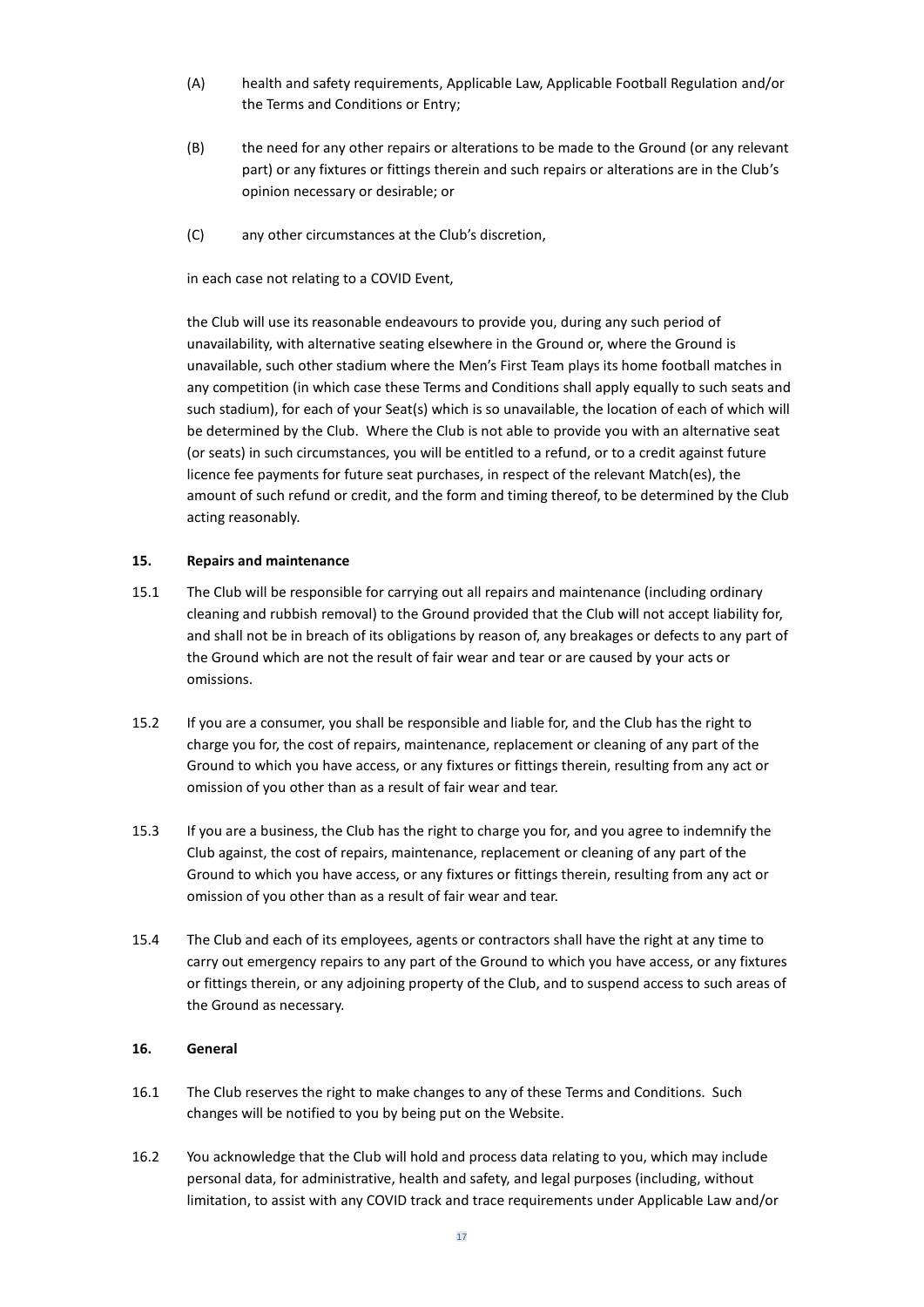Applicable Football Regulation). In particular, we may share your personal data, including your name, date of birth, photograph, contact details and information about ticket purchases (including payment details and the names of ticket holders) with other football clubs, any Football Authority and with law enforcement authorities. This data will be used for the purpose of identifying and preventing violent and antisocial behaviour at matches, including racial, homophobic or discriminatory abuse, chanting or harassment and with enforcing sanctions under the Commitment. We may also share your data in order to support with the handling of fan enquiries and to allow for rapid identification of fans in the event of incidents including health emergencies and general crowd control emergencies. The personal data that you provide to the Club shall be processed, stored and transferred in accordance with the terms of the Club's privacy policy available on the Website.

- 16.3 The invalidity or partial invalidity of any provision of these Terms and Conditions shall not prejudice or affect the remainder of these Terms and Conditions, which shall continue in full force and effect. If any invalid, unenforceable or illegal provision of these Terms and Conditions would be valid, enforceable and legal if some part of it were deleted, the provision shall apply with the minimum modification necessary to make it legal, valid and enforceable.
- 16.4 You acknowledge that the Club may fulfil any of its obligations under these Terms and Conditions by procuring such fulfilment from another Club Group Company. Each Club Group Company may benefit from the rights granted to the Club under these Terms and Conditions. Other than the foregoing, and with the exception of each Football Authority, no other person other than you or the Club has any rights under the Contracts (Rights of Third Parties) Act 1999 to rely on or enforce any term of these Terms and Conditions. Nothing in these Terms and Conditions shall affect any right or remedy of a third party that exists or is available other than as a result of the aforementioned Act.
- 16.5 These Terms and Conditions Entry (including, without limitation, the Commitment) constitute the entire agreement between the Club and you in respect of their subject matter and neither the Club nor you shall have any claim or remedy in respect of any statement, representation, warranty or undertaking made by or on behalf of any other party in relation to the subject matter which is not set out therein.
- 16.6 The Club's failure to exercise, or delay in exercising, any right, power or remedy provided by these Terms and Conditions, the documents referenced herein or by law shall not constitute a waiver of that right, power or remedy.
- 16.7 If you are a consumer, you have legal rights in relation to services not carried out with reasonable care and skill. Advice about your legal rights is available from your local Citizens' Advice Bureau or Trading Standards Office. Nothing in these Terms and Conditions will affect these legal rights.
- 16.8 If there is any conflict, ambiguity or inconsistency between any provision of these Terms and Conditions and any provision of the Ground Regulations, the relevant provision of these Terms and Conditions shall apply.
- 16.9 If you are a consumer, please note that these Terms and Conditions are governed by English law. This means that your use of an Avenell Club Ticket and any dispute or claim arising out of or in connection with it will be governed by English law. You and we both agree that the courts of England and Wales will have non-exclusive jurisdiction in connection with any such dispute or claim.
- 16.10 If you are a business, these Terms and Conditions and any dispute or claim arising out of or in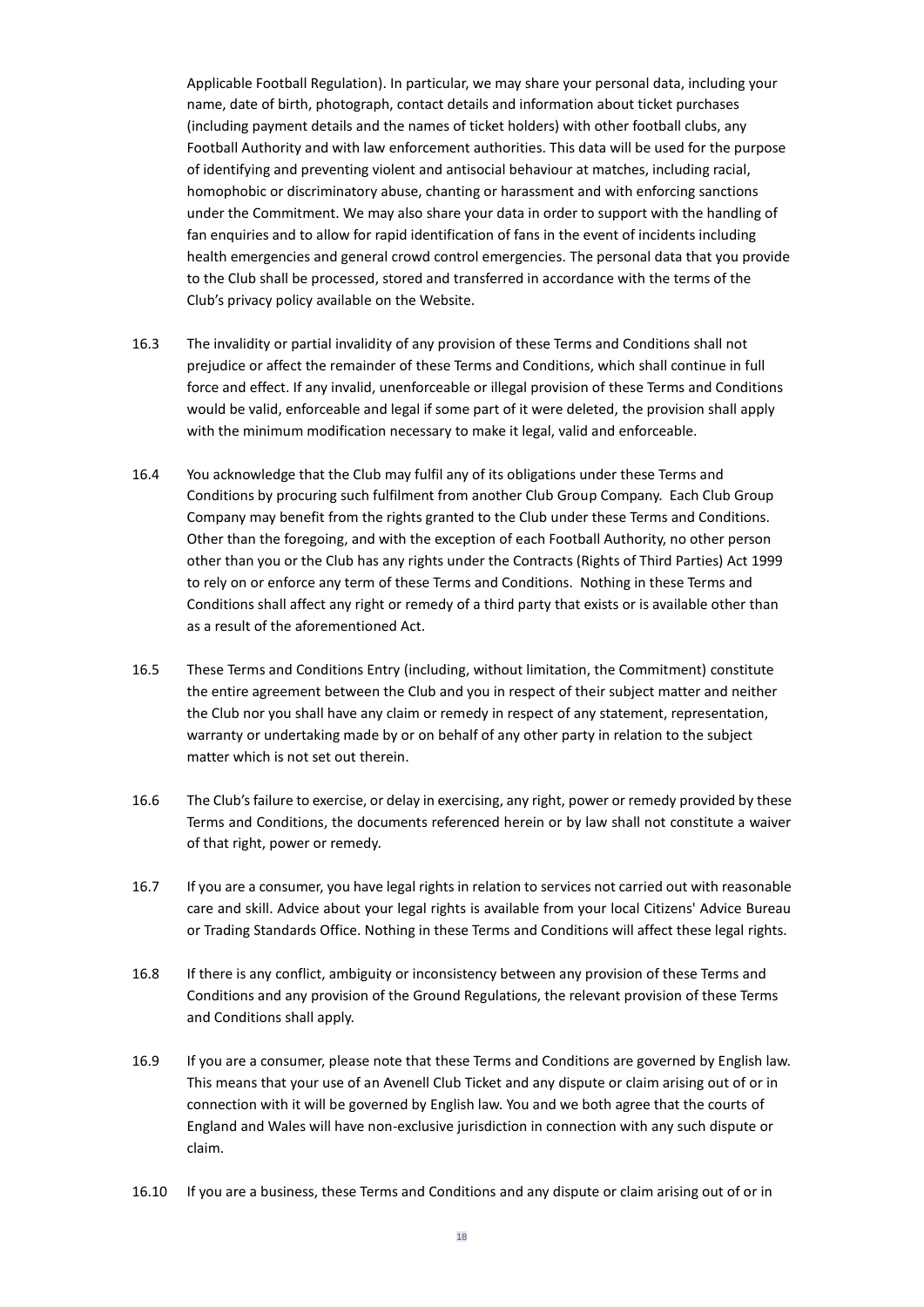connection with them or their subject matter or formation (including non-contractual disputes or claims) shall be governed by and construed in accordance with English law. You and we both irrevocably agree that the courts of England and Wales shall have exclusive jurisdiction to settle any dispute or claim arising out of or in connection with these Terms and Conditions or their subject matter or formation (including non-contractual disputes or claims).

# **17. Definitions**

In these Terms and Conditions, the following words and phrases shall have the following meanings:

**"Applicable Football Regulation"** means in respect of any Football Authority: (i) the statutes, rules, regulations, directives, codes of practice, guidelines and equivalent for the time being of such bodies; and (ii) all promotional, marketing and commercial agreements and arrangements concluded by each such body; in each case with which the Club and/or you and/or a Guest is required to comply with from time to time.

**"Applicable Law"** means all laws, statutes, regulations, edicts, byelaws, codes of conduct and guidelines, whether local, national, international or otherwise existing to which the Club and/or you and/or any Guest is subject and which is relevant to the Club and/or you and/or the Guest's rights or obligations under these Terms and Conditions (as the case may be).

**"ASMCL"** means Arsenal Stadium Management Company Limited.

**"Avenell Club"** means the members' area of the Ground, known as the "Avenell Club".

**"Avenell Club Benefits"** means those benefits set out in Schedule 1 of these Terms and Conditions.

**"Avenell Club Member"** means a member of the Avenell Club, whose Licence Fee includes payment for membership of the Avenell Club.

**"Avenell Club Ticket"** means the physical or digital entry card, ticket or pass or any other method for entry stipulated by the Club from time to time (and/or any rights arising out of or in connection with the foregoing) for admission to a Match.

**"Avenell Club Ticket Holder"** means any person who is in possession of any Avenell Club Ticket, including any guest of an Avenell Club Member using the Avenell Club Ticket, made available pursuant to these Terms and Conditions.

**"Ballot"** means the ticket allocation process which may be applied (in the Club's absolute discretion) for any Reduced Capacity Match(es), subject to availability (determined in the Club's sole discretion), capacity restrictions, Applicable Law and Applicable Football Regulation;

**"Behind Closed Doors Match"** means a Match which the Club holds at the Ground without any spectators in attendance due to a COVID Event.

**"Club"** means The Arsenal Football Club Plc, a company registered in England and Wales under company number 109244 and with its registered office and main trading address at Highbury House, 75 Drayton Park, London, N5 1BU. VAT number: 769 4067 87 GB.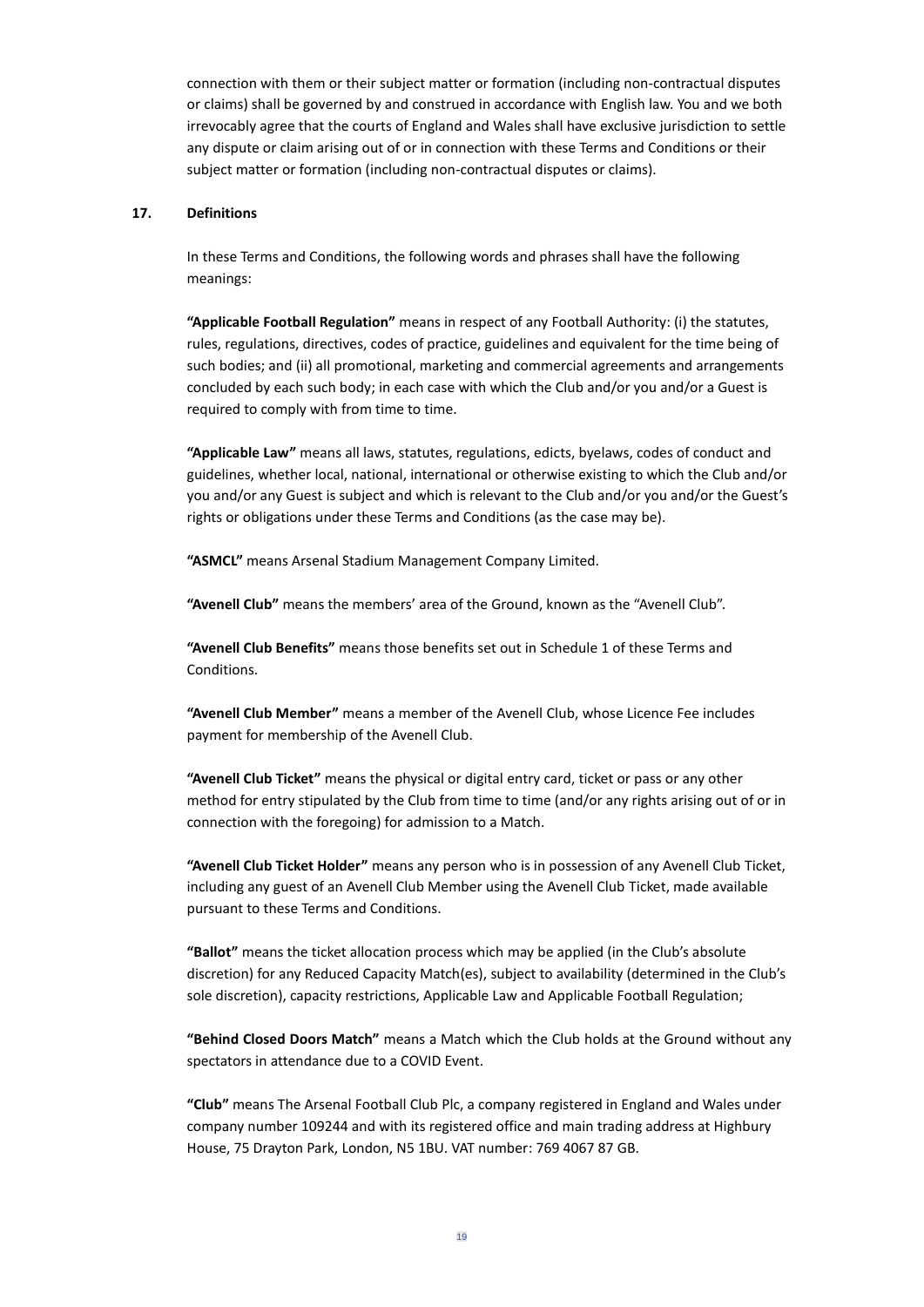**"Club Group Company"** means, in respect of The Arsenal Football Club Plc, its holding companies and subsidiaries of its holding companies, and **"holding company"** and **"subsidiary"** have the meanings given to them in section 1159 of the Companies Act 2006 and **"Club Group Companies"** shall be construed accordingly.

**"Commitment"** means the Premier League's Commitment Regarding Abusive and Discriminatory Conduct, which can be accessed via the Website at <https://www.arsenal.com/ticket-membership-terms> or via the Premier League's website at https://www.premierleague.com/publications or can be provided upon written request to the Club.

**"Competitions"** means the PL, the Football League (known as The Championship and Leagues One and Two at the date of these Terms and Conditions), the Football Association Challenge Cup (known as the FA Cup), the Football League Cup Competition, the UEFA Champions League, the UEFA Europa League, the UEFA Conference League and the Emirates Cup (or any such replacement competition held by the Club from time to time).

**"COVID"** means the coronavirus disease caused by the severe acute respiratory syndrome coronavirus 2 (SARS-CoV-2), also known as 'COVID-19', and/or any variations or mutations thereof.

**"COVID Event"** means COVID and/or any other epidemic(s) or pandemic(s).

**"Dress Code"** means such dress code as the Club, in its discretion, may reasonably impose from time to time and notify to you by way of notice displayed in the Ground, which dress code as at the date of these Terms and Conditions shall comprise a prohibition on the wearing of shorts, singlets, vests and/or away colours.

**"Football Authority"** means the PL, the Football Association, the Football Association of Wales, FIFA, UEFA, the Football League and/or any other relevant governing body of association football, and **"Football Authorities"** shall be construed accordingly.

**"Ground"** means Emirates Stadium, London N7 7AJ.

**"Ground Regulations"** means those ground regulations issued by the Club from time to time that set out the terms and conditions upon which spectators are granted entry to the Ground (copies of which are on display at the Ground and on the Website) including without limitation any guidelines and/or supporter codes of conduct issued by the Club from time to time in relation to a COVID Event.

**"Guest"** means a relative, friend, colleague and/or, companion to disabled supporters who would be entitled to purchase an Avenell Club Ticket under the Terms and Conditions of Entry.

**"Licence Fee"** means the fee in respect of the Avenell Club Tickets (including, for the avoidance of doubt, any additional fee payable if the Men's First Team qualify to participate in a UEFA Competition in the 2022-23 season) for the Term as notified to you by the Club prior to your acceptance of these Terms and Conditions.

**"Match"** means all home football matches to be played by the Men's First Team at the Ground during the Season in any of the Competitions. For the avoidance of doubt, a "Match" does not include: (i) any semi-final or final (or replay thereof) played at the Ground in any of the Competitions (whether or not the Men's First Team plays in such match) where the reason that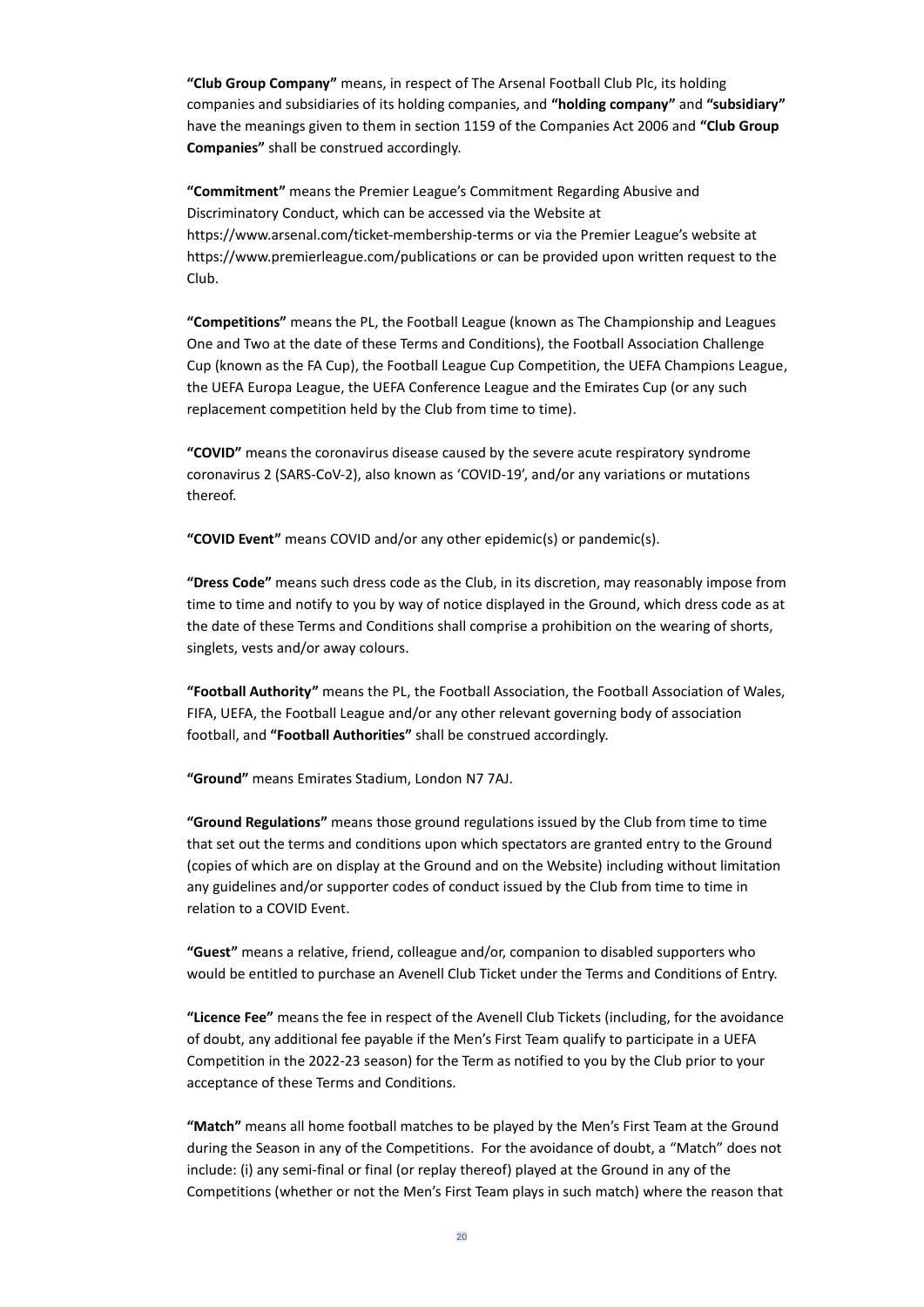such match is being played at the Ground is that the Ground has been chosen by the relevant football authority organising that Competition as a neutral venue to host that match; or (ii) any other friendly or international matches, whether involving the Men's First Team or otherwise.

**"Material"** means any audio, visual or audio-visual material or any information or data.

**"Membership Scheme"** means each of the membership schemes of the Club available to fans, the terms and conditions of which are available on the Website.

**"Men's First Team"** means the Club's men's first XI.

**"PL"** means the Football Association Premier League.

**"Reduced Capacity Match"** means a Match which the Club holds at the Ground with reduced spectator capacity due to a COVID Event.

**"Seat"** means the seat (or seats) in the Avenell Club to which these Terms and Conditions relate.

**"Terms and Conditions"** means these terms and conditions governing the issue and use of an Avenell Club Ticket.

**"Terms and Conditions of Entry"** means each of the rules and regulations of any Football Authority, the Ground Regulations, the Commitment, any requirements and/or supporter code(s) of conduct issued by the Club from time to time in relation to a COVID Event, and these Terms and Conditions, each as may be amended from time to time. Any amendments to the Terms and Conditions of Entry will be notified to you either through the respective organisation's website, or by being put on display at the Ground and through the Website.

**"User"** means (i) you; or (ii) any person who uses the Avenell Club Ticket (and/or the benefits thereof) in accordance with these Terms and Conditions (including, without limitation, a Guest);

**"Website"** means the Club's website, currently [www.arsenal.com.](http://www.arsenal.com/)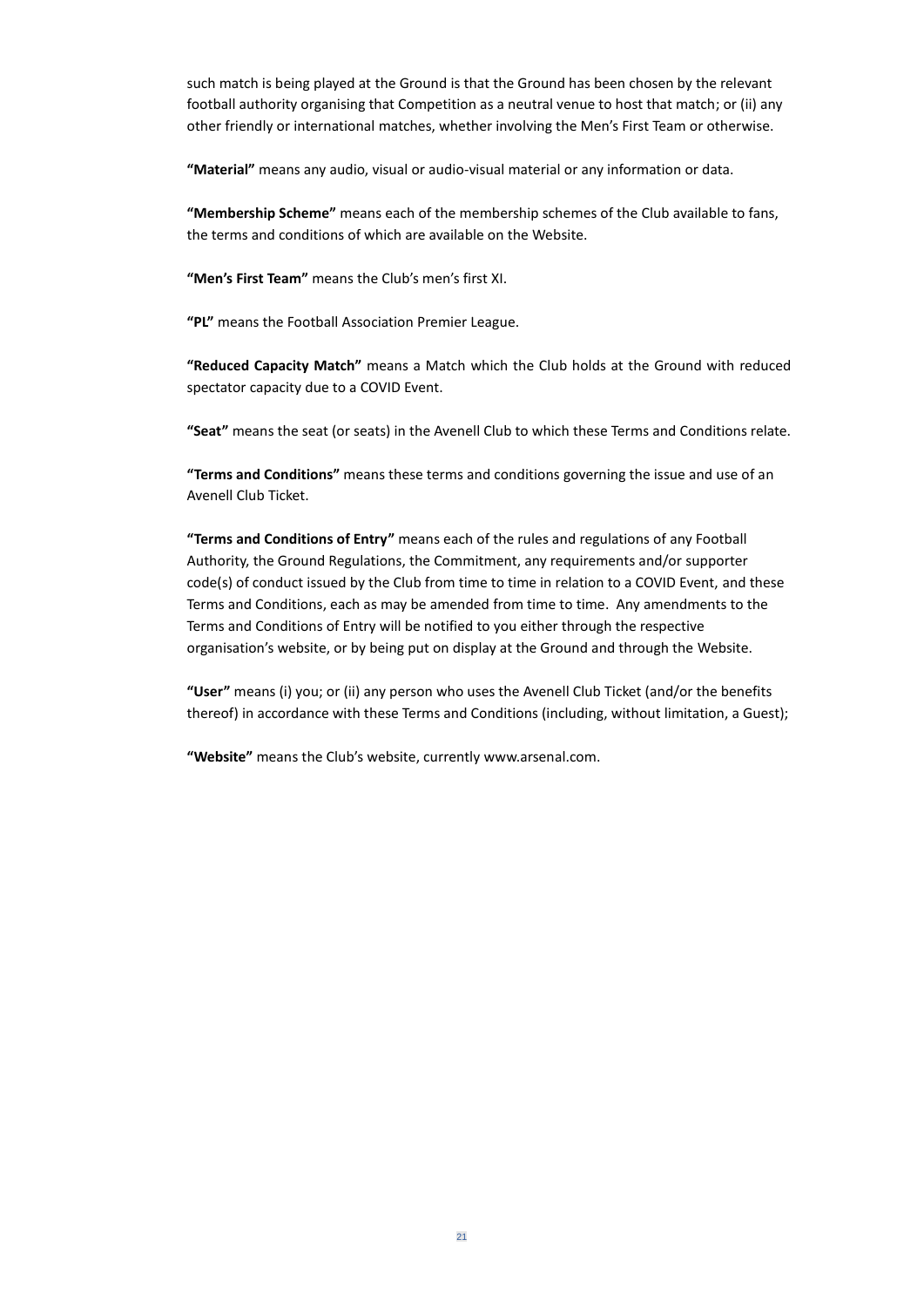# **1. Avenell Club Benefits**

If you are an Avenell Club Member, subject to the Terms and Conditions (including, without limitation, all requirements stipulated by Applicable Law, Applicable Football Regulation and/or the Club regarding a COVID Event), and to compliance with any Dress Code, you and any Avenell Club Ticket Holder will be entitled to the following Avenell Club Benefits:

- (A) Subject to clause 4(B) of these Terms and Conditions, exclusive access to the Avenell Club for every Match including:
	- Four course buffet;
	- An inclusive drinks package (including, subject to availability, champagne, house spirits, beer, wine and soft drinks) before each Match, at half-time and post-Match;
	- Betting table service;
	- Occasional post-Match appearances by current players and/or Club 'legends'.

The Avenell Club will be open up to two and a half (2.5) hours prior to the scheduled kick off time for each Match and up to two (2) hours after the final whistle for each Match.

The Club reserves the right to alter the opening hours set out above, at its discretion.

- (B) One invitation yearly to a cocktail party, held at either London Colney or the Ground.
- (C) One invitation to attend an end of Season pitch tournament event, subject to availability.
- (D) A dedicated account manager.
- (E) For each of your Avenell Club seats, one complimentary Club Level ticket to any Match played in the Emirates Cup in the relevant Season.
- (F) The opportunity to acquire general admission tickets for semi-final and final matches in domestic Competitions involving the Men's First Team (in line with the Club's away match ticket credits policy), subject to availability.
- (G) Complimentary meetings and events use of the Avenell Club on one occasion in the Season, subject to availability. For the avoidance of any doubt, the Avenell Club Members shall be responsible for any other operational costs associated with the use of the Avenell Club (including but not limited to any catering, cleaning and stewarding costs).
- (H) A discount of ten per cent on official Club merchandise to be used in the Club's Armoury and Highbury retail stores, as well as any of the Club's ten Match-day kiosks at the Ground.
- (I) A discount of ten per cent on the price charged by the Club to hire the Avenell Club, whether for meetings and events use on non-match or other non-event days at the Ground. Any such use will be subject to availability. For the avoidance of any doubt, this discount will not apply to any other operational costs associated with the use of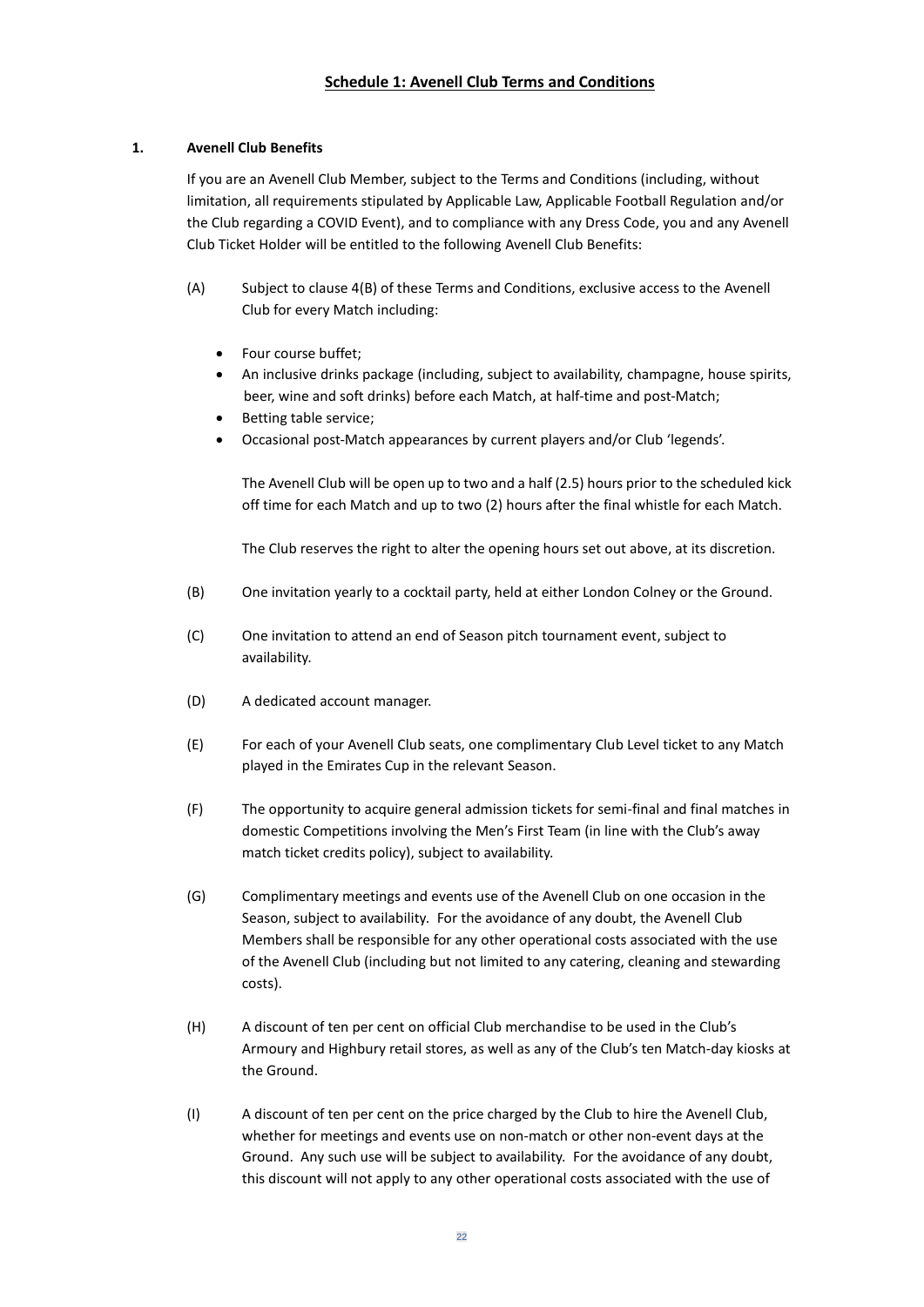the Avenell Club (including but not limited to any catering, cleaning and stewarding costs). The Avenell Club Member shall remain liable for all such costs.

# **2. Use of the Avenell Club and Avenell Club Benefits**

- 2.1 Prior to start of the Season, you will be issued with the appropriate number of Avenell Club Tickets. In order to obtain any of the Avenell Club Benefits to which you and/or Avenell Ticket Holders are entitled at any time, you and/or such Avenell Ticket Holders must each present a valid Avenell Club Ticket for inspection by or on behalf of the Club.
- 2.2 The minimum unaccompanied age for entry to the Avenell Club is 18 years of age.

# **3. Catering in the Avenell Club**

- 3.1 Subject to any restrictions and/or requirements of Applicable Law, Applicable Football Regulation and/or the Club from time to time in respect of a COVID Event, the Club shall procure the provision (by any third party or other entity appointed by the Club, in its sole discretion, for this purpose (the "**Avenell Club Catering Supplier**")) of a refreshments service in the Avenell Club during the hours referred to in paragraph 1(A) of this Schedule 1 (excluding those times during that period in which play in any Match is in progress).
- 3.2 The costs of all refreshments (including, without limitation, alcoholic beverages) ordered or consumed by you and/or any Avenell Club Ticket Holders in the Avenell Club, other than the food and drinks described in paragraph 1(A) of this Schedule 1, shall be paid by you to the Avenell Club Catering Supplier. The Club shall provide in the Avenell Club, or shall procure the provision in the Avenell Club of, details of the costs of each of the refreshments available in the Avenell Club. The Avenell Club Catering Supplier or the Club may change the costs of any refreshments from time to time.
- 3.3 The provision of any refreshments (including, without limitation, alcoholic beverages) to any persons in the Avenell Club shall be subject to all relevant legal restrictions applicable to the Club, any other Club Group Company, the Avenell Club Catering Supplier and/or the Ground (including, without limitation, all restrictions imposed by, and any regulation of, any relevant licensing or other governing body or authority, and any restrictions and/or requirements of Applicable Law, Applicable Football Regulation and/or the Club from time to time in respect of a COVID Event) and the grant of any necessary licences. You shall, and shall procure that any Avenell Club Ticket Holders shall, consume all alcoholic drinks within the interior of the Avenell Club.
- 3.4 The only refreshments which may be consumed in the Avenell Club are those supplied by the Avenell Catering Supplier pursuant to the provisions of paragraph 1 of this Schedule 1. You shall not, and shall procure that any Avenell Ticket Holders shall not, bring any food, drink or other refreshments into the Avenell Club for consumption or for any other reason.
- 3.5 If you or any Avenell Ticket Holders have any complaints in respect of the catering or refreshments service provided in the Avenell Club, you or he/she/they should, at first instance, refer such complaints to your personal account manager.

#### **4. Unavailability of the Avenell Club and other benefits**

If the Club determines, under clause 14 of the Terms and Conditions, that all or any part of the Avenell Club is unavailable for a Match, the Club will use reasonable endeavours to provide you and/or Avenell Club Ticket Holders during any such period of unavailability, with a suitable alternative dining option elsewhere in the Ground, the location of each of which will be